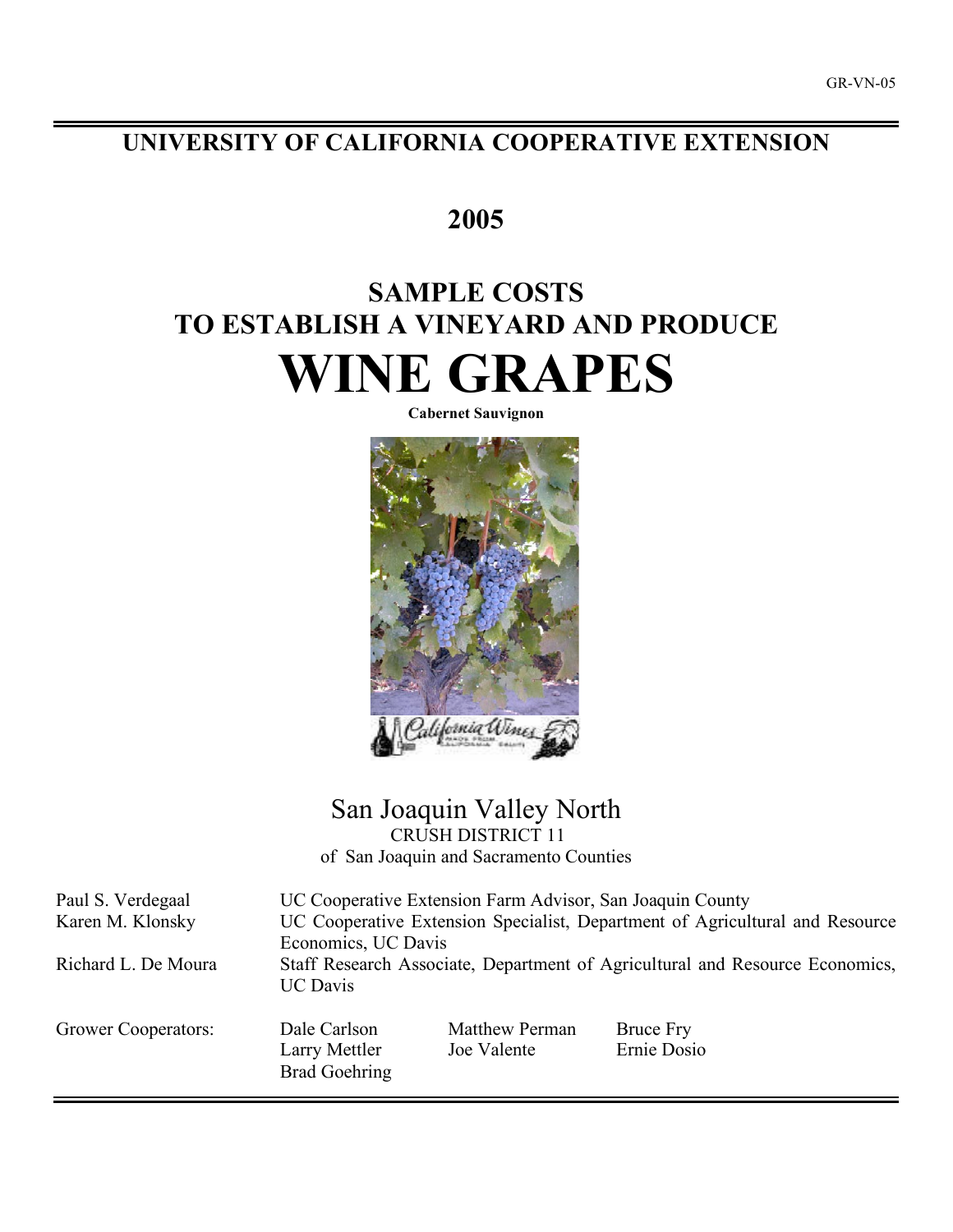## **SAMPLE COST TO ESTABLISH A VINEYARD AND PRODUCE WINE GRAPES Cabernet Sauvignon – Drip Irrigation**

San Joaquin Valley North (Crush District 11) 2005 San Joaquin and Sacramento Counties

# **CONTENTS**

| Table 2. MATERIALS AND CUSTOM WORK COSTS PER ACRE - ESTABLISHMENT YEARS  14<br>Table 7. WHOLE FARM EQUIPMENT, INVESTMENT, AND BUSINESS OVERHEAD COSTS20 |  |
|---------------------------------------------------------------------------------------------------------------------------------------------------------|--|
|                                                                                                                                                         |  |
|                                                                                                                                                         |  |
|                                                                                                                                                         |  |
|                                                                                                                                                         |  |
|                                                                                                                                                         |  |
|                                                                                                                                                         |  |
|                                                                                                                                                         |  |
|                                                                                                                                                         |  |
|                                                                                                                                                         |  |
|                                                                                                                                                         |  |
|                                                                                                                                                         |  |
|                                                                                                                                                         |  |
|                                                                                                                                                         |  |
|                                                                                                                                                         |  |
|                                                                                                                                                         |  |

## **INTRODUCTION**

Sample costs to establish a vineyard and produce wine grapes under drip irrigation in the northern San Joaquin Valley – Crush District 11 of Sacramento and San Joaquin counties are presented in this study. This study is intended as a guide only, and can be used to make production decisions, determine potential returns, prepare budgets and evaluate production loans. Practices described are based on production practices considered typical for the crop and area, but these same practices will not apply to every situation. The sample costs for labor, materials, equipment and custom services are based on current figures. A blank column, "*Your Costs*", in Tables 3 and 4 is provided for entering your costs.

The hypothetical farm operation, production practices, overhead, and calculations are described under the assumptions. For additional information or an explanation of the calculations used in the study call the Department of Agricultural and Resource Economics, University of California, Davis, (530) 752-3589 or your local UC Cooperative Extension office.

Sample Cost of Production Studies for many commodities are available and can be requested through the Department of Agricultural and Resource Economics, UC Davis, (530) 752-4424. Current studies and some archived studies can be downloaded from the department website at http://coststudies.ucdavis.edu or obtained from selected county UC Cooperative Extension offices.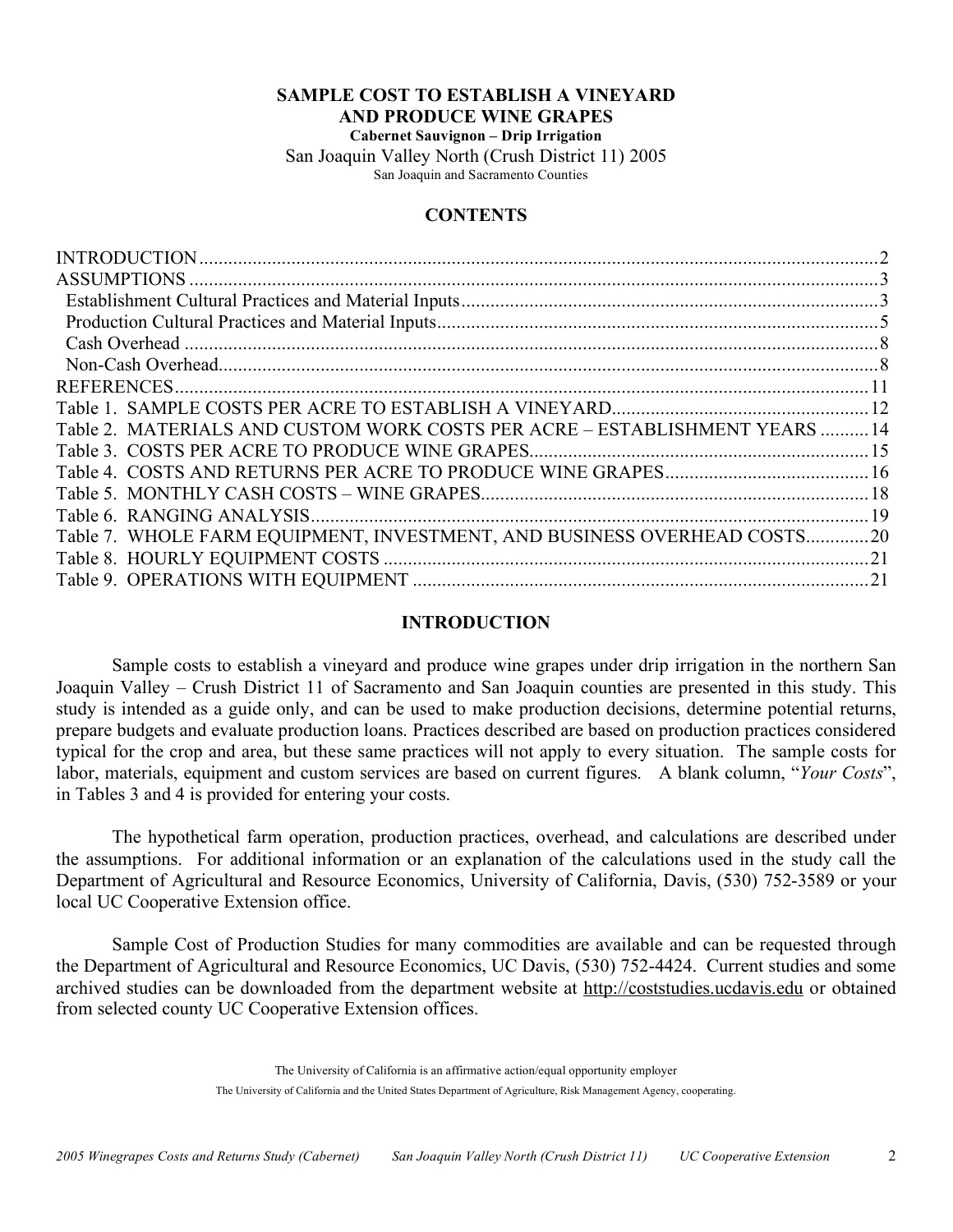#### **ASSUMPTIONS**

The assumptions refer to Tables 1 to 9 and pertain to sample costs to establish the vineyard and produce wine grapes in the northern San Joaquin Valley – Crush District 11 of Sacramento and San Joaquin counties. For district location and other related information, see the website http://www.lodiwine.com. The cultural practices described represent production operations and materials considered typical on a well-managed vineyard in the region. Costs, materials, and practices in this study will not apply to all farms. Timing of and types of establishment and cultural practices will vary among growers within the region and from season to season due to variables such as weather, soil, and insect and disease pressure. The study does not represent a single farm and is intended as a guide only. **The use of trade names and cultural practices in this report does not constitute an endorsement or recommendation by the University of California or the Lodi-Woodbridge Winegrape Commission nor is any criticism implied by omission of other similar products or cultural practices.**

**Farm.** The hypothetical 200 contiguous acre farm, located on the valley floor in Crush District 11 of San Joaquin and Sacramento counties, is owned and operated by the grower. Sixty acres of wine grapes are being established and are the basis of this study. In addition, 135 acres of mature vineyards are in production, and roads, irrigation systems, fencing, and farmstead occupy five acres.

# **Establishment Cultural Practices and Material Inputs**

The following practices refer to Tables 1 & 2.

**Vineyard Conversion and Land Preparation.** The new vineyard is being planted on land that had an existing vineyard. The old grapevines are removed in the fall. After the vines have been pushed out and burned, soil amendments may be added at this time. The land is slip plowed twice to a depth of 5-6 feet to break up hardpan, improve root penetration, water infiltration and also pull up additional roots remaining from the previous vines. The ground is then disced two times. The field is fumigated untarped, and immediately disced and cultipacked in a single operation to seal the fumigated surface. The field is floated (triplaned) two times. The following spring the ground is cultivated (disced) two times with a pre-emergent, residual herbicide applied during the first discing and the material further incorporated with the second discing. All operations that prepare the vineyard for planting are done in the year prior to planting, but costs are shown in the first year. Custom or contract operators do all operations except the discing and herbicide application.

**Vines.** Potted benchgraft vines, Cabernet Sauvignon variety, are planted on a 7-foot x 10-foot spacing at 622 vines per acre. Vines are trained to a bilateral cordon at 44 inches above ground and spur pruned. Cordons are the horizontal branches and spurs or shoots are the bearing units on the cordon. The grapevines are assumed to begin yielding fruit in three years and produce for an additional 22 years.

**Planting.** The field is marked and laid out in the fall or spring (April) prior to planting at which time the T-stakes (vine stakes) are installed. Planting starts in early spring (May) and is done by hand. The potted plants are placed in the planting hole and the soil formed around the roots. The following year an average of 2% or 13 vines per acre will be replanted.

**Trellis System.** A commercial trellis company installs the system. The cost in the study is for complete installation and includes materials and labor. The system is assumed to be installed between February and June and the cross arms between June and October. The trellis system is designed to support a bilateral cordon trained and spur pruned vineyard. The system in this study utilizes metal T stakes at each vine with end posts at row ends to anchor the wires. Five permanent wires are secured to the end posts and attached to the metal T stakes. The drip line is suspended from the bottom strand with drip clips. The trellis system is considered as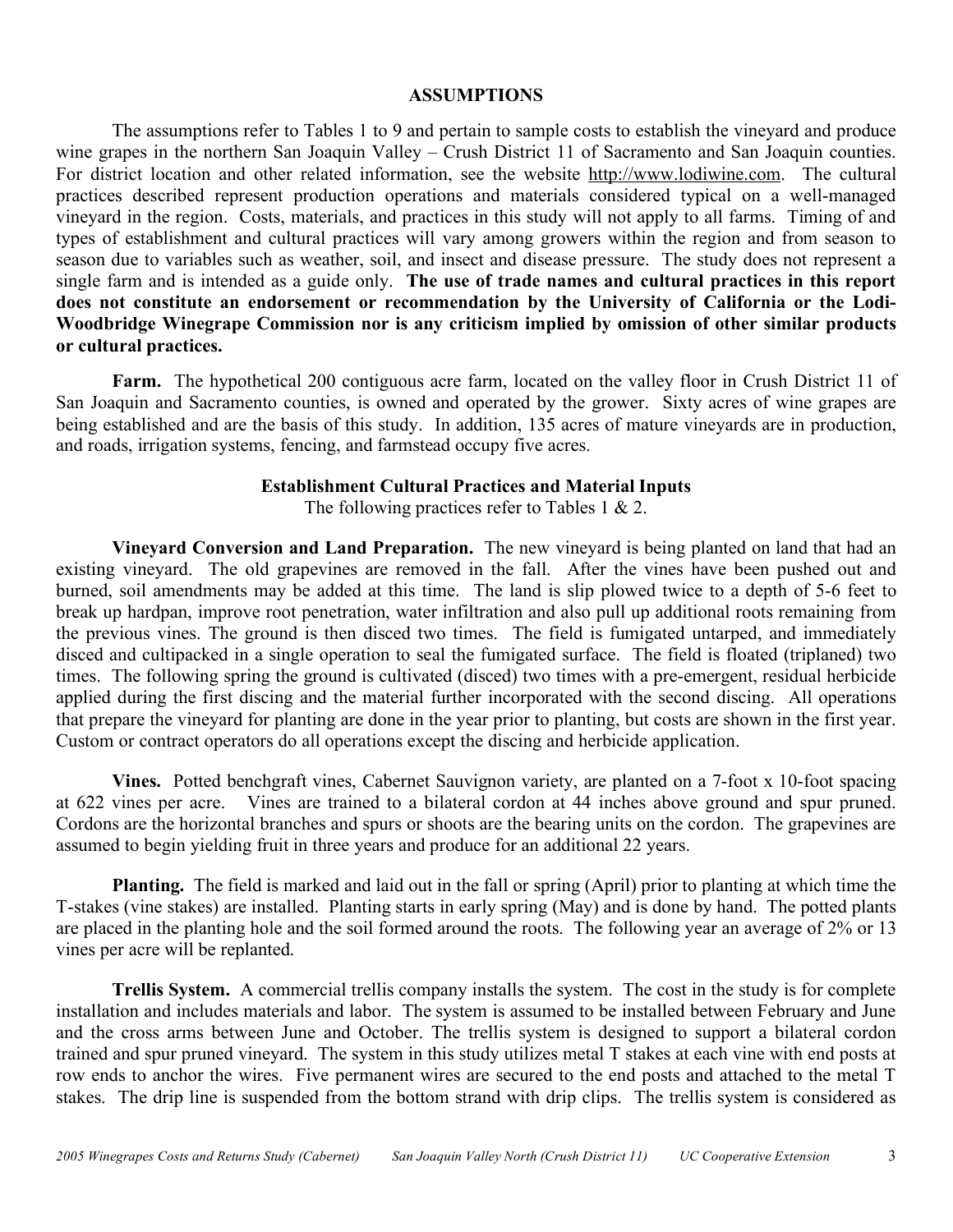part of the vineyard since it will be removed when the vines are removed; therefore, it is included as part of the establishment cost.

**Training.** Training and pruning establish the vine framework and these techniques will vary with variety and trellis system. In this study, training during the establishment years includes pruning, tying, suckering, shoot positioning, and shoot thinning. All operations are not done each year, nor are all the operations used for other training methods or trellis systems. The prunings during the first three years are placed in between the vine rows (vine middles) and are chopped during the first discing.

*First Year.* The vines are allowed to grow freely with no attempt at training.

*Second Year.* During dormancy (February) vines are pruned back to two bud spurs to provide shoots of which one is selected for trunk development. Green tying, which includes suckering, tying, and vine training is done in May, June, and July, but can be done from April through September. Vines are trained by tying one shoot up the T stake to become the main trunk. During the latter part of the season, this shoot is topped at or slightly below the cordon wire. Two lateral shoots are selected from the trunk as the bilateral cordons. Any remaining lower laterals are also pruned and the cordons cut back to the appropriate length as determined by girth. Suckering is the removal of sprouts from the rootstock that compete with the main trunk and cordons for water and nutrients.

*Third Year.* Green tying in May and June continues by extending the cordons along the permanent cordon wire and selecting spur positions. Canes from spurs are pruned appropriately. Slower growing vines continue to be trained; however, year three is the last year that the vines are trained in this study. The vines are mechanically trimmed in September prior to harvest. After the vines are trained, canopy management including shoot positioning, thinning, and suckering trunks and cordons will start.

**Irrigation.** Irrigation costs in the tables includes pumped water plus labor. In this study water is calculated to cost \$60.00 per acre-foot. No assumption is made about effective rainfall. During the first two years, irrigations begin in May and end around September. In the third year additional irrigations are made postharvest. The amount of water applied to the vineyard period varies each year as shown in Table A.

|      | Table A. Applied Irrigation Water |             |       |  |  |  |  |  |  |
|------|-----------------------------------|-------------|-------|--|--|--|--|--|--|
|      | AcIn/Year                         |             |       |  |  |  |  |  |  |
| Year | Preharvest                        | Postharvest | Total |  |  |  |  |  |  |
|      |                                   |             |       |  |  |  |  |  |  |
|      | 10                                |             | 10    |  |  |  |  |  |  |
| $3+$ | 13                                |             | 16    |  |  |  |  |  |  |

*Drip System*. Mainlines are laid out in the fall prior to trellis installation. The drip line is laid on top of the ground. After planting the drip line is attached to the drip wire on the trellis system. If needed, the ground is preirrigated to ease the hand digging for the planting hole. The drip system includes the tape or drip line, laterals, fertilizer injectors, filters, and the installation labor. The labor also includes laying out the line and hanging it on the bottom trellis wire. The system is considered part of the vineyard and removed when the vineyard is removed.

**Pest Management.** The pesticides and rates mentioned in this cost study as well as other materials available are listed in *UC Integrated Pest Management Guidelines, Grapes.* Pesticides mentioned in the study are commonly used, but are not recommendations.

*Insects.* Many insects attack grapevines, therefore monitoring begins in the first year. Leafhoppers (*Erythroneura elegantula* and *E. variabilis*) can cause serious problems and in this study, they are controlled with Provado insecticide beginning in June of the third year. The material is applied with the grower's tractor and vineyard sprayer.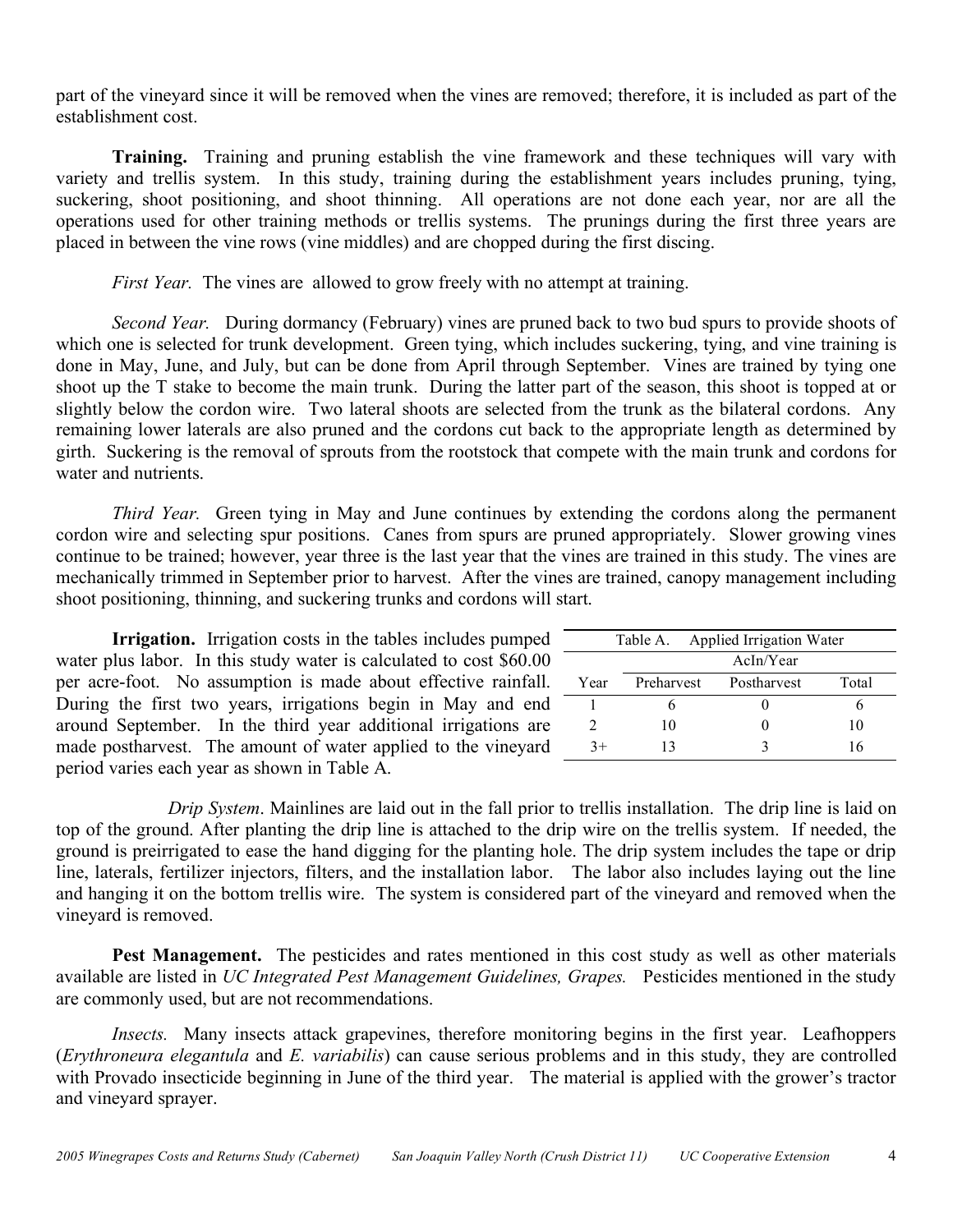*Diseases.* Many pathogens attack grapevines, but the major disease assumed in this study is powdery mildew (*Uncinula necator*). Powdery mildew control begins in April of the third year, but timing depends upon the disease pressure, which can vary from year to year. Sulfur dust is applied five times and Rally, a sterol inhibitor, one time and Flint, a strobilurine, one time.

*Weeds.* Prior to planting, Treflan, a preemergent herbicide, is applied with a spray boom attached to the front of a disc. Incorporation is completed with a second discing. The row middles are cultivated (disced) three to five times per season during the establishment years. The vine rows are sprayed in late fall or winter during the first two years with a combination of herbicides such as Prowl, Goal and Roundup. Surflan, Goal, and Roundup are applied to the vine rows in the winter (winter strip spray) beginning in the third year. Summer weed control in the vine row begins in the second year with Roundup herbicide applied by the grower.

*Vertebrate.* Jackrabbits (*Lepus californicus*) are the major pest, although cottontail (*Sylvilagus audubonii*), and brush rabbit (*S. bachmani*) can also cause damage. Milk cartons placed around the young vines at planting protect the vines from rabbit damage. Another method is to build a fence around the vineyard.

Fertilization. Liquid fertilizer, 5-0-12, is applied through the drip line at 500 pounds per acre during the first three years. This applies nitrogen at 25 pounds per acre and potassium at 60 pounds per acre.

| <b>Harvesting.</b> Harvesting starts in the third year. In this study the crop is | Table B. Annual Yields for |      |
|-----------------------------------------------------------------------------------|----------------------------|------|
| custom harvested by machine. Hauling to the winery is contracted and the          | Cabernet Sauvignon         |      |
| grower pays both the harvest and hauling costs.                                   | Year: $3$                  | $4+$ |
|                                                                                   | Tons Per Acre: 3.0         | 6.5  |

**Yield.** Typical annual yields for Cabernet Sauvignon in Crush District 11 are shown in Table B.

# **Production Cultural Practices and Material Inputs**

Refer to tables 3 - 9

**Vine Management.** Pruning is done during the winter months, February in this study. The prunings are placed in the row middles and chopped/shredded. The prunings are incorporated into the soil during the first discing in March. Winter tying, where cordons are tied to the cordon wire with twine at the trunk and at each end of the cordons is done in March. Subsequently, trunk suckering is done in April, shoot removal in May, and leaf removal in June. Suckering is the removal of water sprouts from the trunk and below the soil surface. Shoot removal is the operation whereby the weak shoots, which lack vigor and do not originate from the fruiting spur buds, are removed. If needed, the clusters may be thinned later (cluster thinning) in the season to reduce crop load or remove clusters that may be delayed in maturity or potential rot sites due to compactness. During leaf removal the basal leaves are removed in and around the fruit zone to allow for exposure and better air movement. Shoot positioning, thinning, and suckering trunks and cordons continue through the production years. Positioning and thinning shoots allows vines space to develop good fruit clusters, and opens the canopy to allow greater air movement through the vines and around the clusters. Pruning costs in this study are based on an hourly rate, although much of the pruning in the region is done by piecework.

**Fertilization.** Fertilizer can be applied through the drip system throughout the year. In this study a fertilizer containing nitrogen and potassium (5-0-12) is applied equally in May and October at a rate of 15 pounds of N and 30 pounds of K per acre per application (300 pounds of material per application). Labor costs for applying the fertilizer are assumed to be included in the irrigation labor.

**Irrigation.** Irrigation costs in the tables includes pumped water and irrigation labor. In this study the water is calculated to cost \$60.00 per acre-foot (\$5/acre-inch) based on pumping costs as provided by the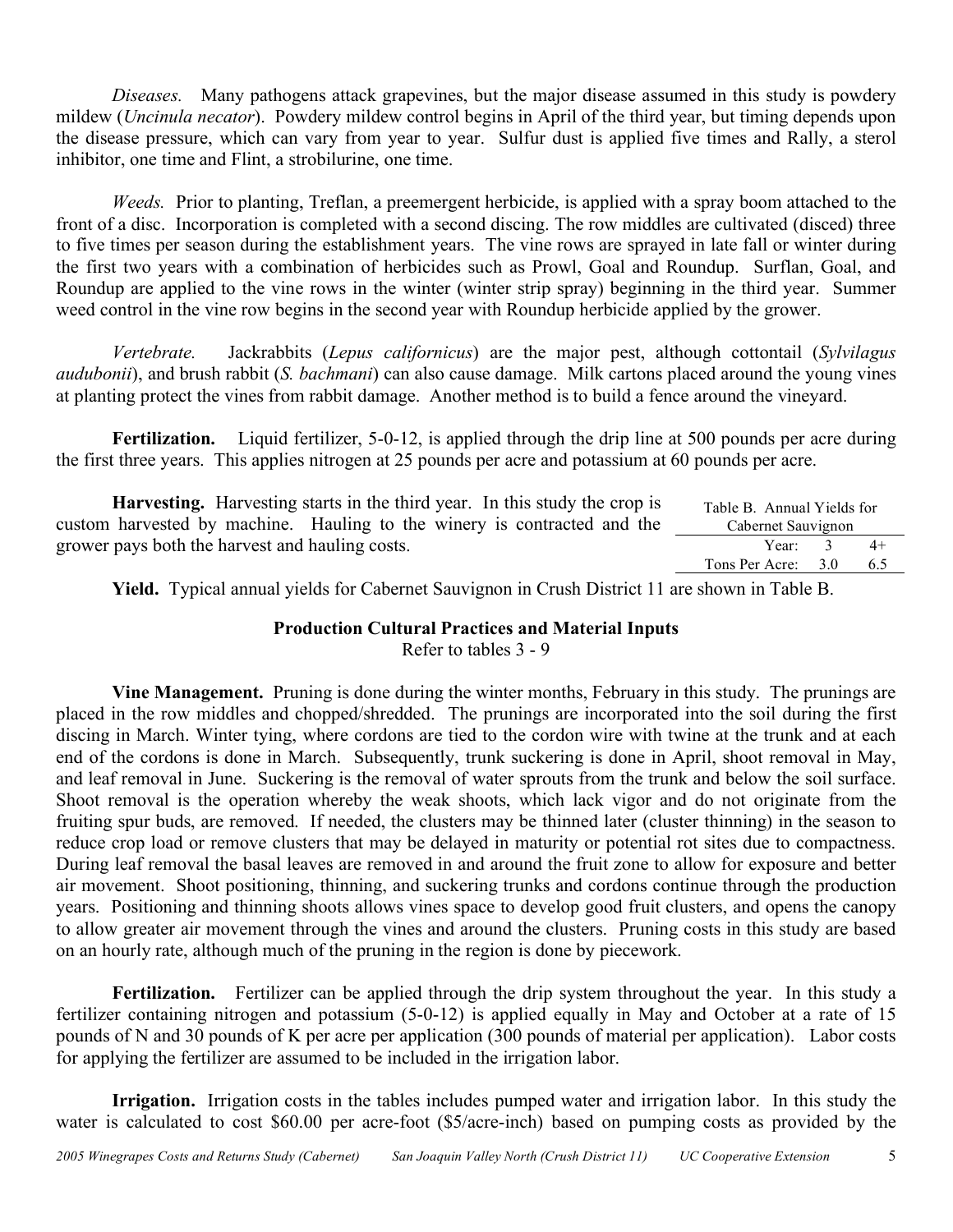growers. Thirteen acre-inches are applied during the growing season beginning in April and three acre-inches are applied post harvest. No assumption is made about effective rainfall. Irrigation labor is averaged over the season, although extra time may be required during the first irrigation to flush and check the system, and make any necessary repairs.

**Pest Management.** The pesticides and rates mentioned in this cost study are listed in *UC Integrated Pest Management Guidelines, Grapes.* For information on other pesticides available, pest identification, monitoring, and management visit the UC IPM website at www.ipm.ucdavis.edu. Information and pesticide use permits are available through the local county agricultural commissioner's office. Pesticides mentioned in this study are used to calculate rates and costs. Although growers commonly use the pesticides mentioned, other pesticides are available. Spray adjuvants are recommended for use with many pesticides, but are not accounted for in this study. Pesticide costs vary by location, brand, and grower volume. Pesticide costs in this study are from a single dealer and shown as full retail.

*Pest Control Adviser (PCA)*. The PCA monitors the field for agronomic problems including pests, diseases, and nutritional status. Growers may hire private consultants on a per acre basis or receive the service as part of an agreement with an agricultural chemical and fertilizer company. Separate costs for a PCA are not included in this study.

*Weeds.* Herbicide choice is a function of weed pressure, which can change over time. In this vineyard vine row weeds (strip spray) are controlled with a tank mix of Surflan, Goal, and Roundup applied during December or January. Roundup herbicide, is used primarily for summer weed control in the vine row as a strip or spot spray. It is assumed that although the spray applicator drives every row, material is applied to 40% (vine row) of the field acreage. Resident vegetation in the row middles is managed with one mowing in March, at which time the prunings are shredded, and with four discings per season – March, April, June, October.

*Insects.* Grape leafhopper (*Erythroneura elegantula*), variegated leafhopper (*Erythroneura variabilis*), Pacific spider mite (*Tetranychus pacificus*) and Willamette spider mite (*Eotetranychus willamettei*) are the most important insects in the area. In this study Provado is applied in June (combined with mildew spray) to control leafhoppers. Mites are controlled with Omite in July (combined with mildew spray). Incidental pests such as omnivorous leafroller (OLR), leaffolder, vine mealybug, and thrips are not accounted for, but may require an additional material for control in one of the spray applications or as an additional spray application.

*Diseases***.** Many diseases attack grapevines, but the major disease assumed in this study is powdery mildew (*Uncinula necator*). Powdery mildew treatments begin in mid-April with five dusting sulfur applications at 12 to 14 day intervals followed by two fungicide applications (Rally and Flint), each with different modes of action. Sulfur is applied once in April, three times in May, and once in June. Rally (sterol inhibitor) is applied in June and Flint (strobilurine) in July.

**Harvest.** The crop is machine harvested by a custom operator. Hauling to the winery is contracted and the grower pays \$15 per ton for local hauls. Additional charges will apply to hauls considered being out of the local area.

**Yields.** Yield maturity is reached in the fourth year. An assumed average yield of 6.5 tons per acre is used to calculate yields over the production years. Typical yield range for Cabernet Sauvignon in Crush District 11 is 4.5 to 7.5 tons per acre. Annual yields are measured in tons as shown in Table B.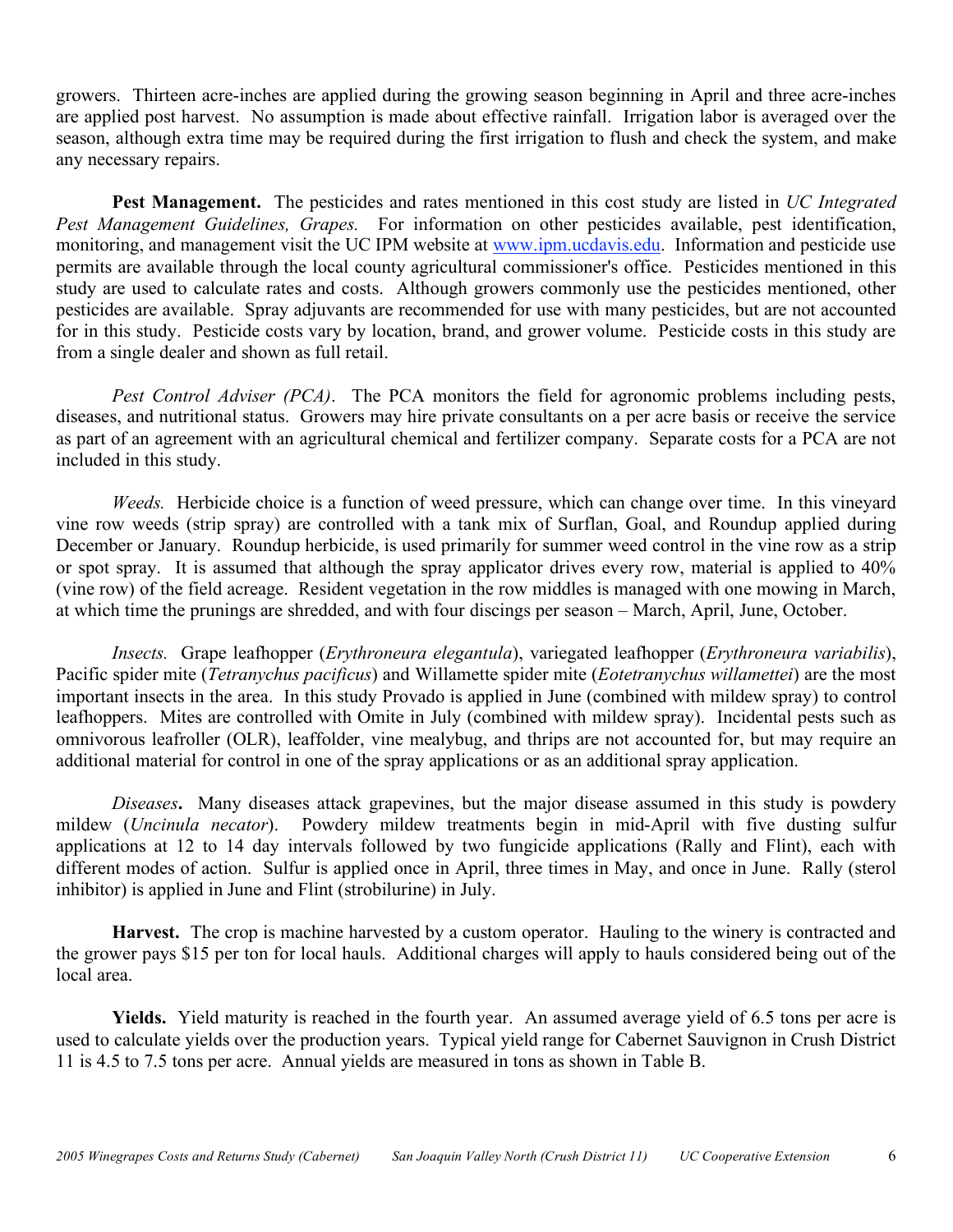**Returns.** Return prices per ton for wine grapes are determined by variety and percent sugar (Brix). The effect of sugar percentages on prices (low and high) is shown in Table C for Crush District 11 growers. Use of return prices for grapes is for calculating net returns to growers at different yields and price as shown in the Ranging Analysis Table. An estimated price of \$450 per ton for Cabernet Sauvignon wine grapes is used in this study.

Assessments. The Lodi-Woodbridge Winegrape  $\frac{\text{Average}}{\text{Final Graph Report 2000 - 2004}}$   $\frac{1333}{\text{Based on minimum of 100}}$ Commission supports Winegrape promotion, research, and

|  | Table C. Annual Returns for Cabernet Sauvignon |
|--|------------------------------------------------|
|  | Crush District $111$                           |

| CHUMH DIMIUL I I |     |       |          |  |  |  |  |  |  |  |
|------------------|-----|-------|----------|--|--|--|--|--|--|--|
|                  |     |       |          |  |  |  |  |  |  |  |
|                  |     | Range | Weighted |  |  |  |  |  |  |  |
| Year             | Low | High  | Average  |  |  |  |  |  |  |  |
| 2000             | 100 | 1,200 | 582      |  |  |  |  |  |  |  |
| 2001             | 125 | 1,208 | 508      |  |  |  |  |  |  |  |
| 2002             | 65  | 1,208 | 434      |  |  |  |  |  |  |  |
| 2003             | 90  | 1,200 | 375      |  |  |  |  |  |  |  |
| 2004             | 250 | 1,850 | 374      |  |  |  |  |  |  |  |
| Average          | 126 | 1,333 | 455      |  |  |  |  |  |  |  |

ton lots

education for Crush District 11 growers. The commission assesses growers \$0.0045 (\$4.50 per \$1,000) on the gross crop returns (yield x returns). A mandatory assessment by the California Department of Food and Agriculture (CDFA) assesses growers \$0.002 (\$2.00 per \$1,000) on the gross crop returns to support the Pierces Disease/Glassy Winged Sharpshooter Insect program. Although not included as an assessment in this study, the Lodi District Grape Growers Association, a voluntary organization represents growers in Crush District 11 and serves the political interests of the growers. The association assesses the growers \$3 per bearing/non-bearing acres with a total minimum of \$150 and maximum of \$1,500.

Labor. The basic hourly wage for equipment operators is \$10.50 per hour and for general labor is \$6.75 per hour. Adding payroll overhead of 37% gives labor rates of \$14.38 for equipment operators and \$9.25 per hour for general labor. The overhead includes the employers' share of federal and California state payroll taxes, workers' compensation insurance for vineyards (code 0040), and a percentage for other possible benefits. Workers' compensation insurance costs will vary among growers, but for this study the cost is based upon the average industry final rate as of January 1, 2005 (California Department of Insurance). Labor for operations involving machinery are 20% higher than the operation time given in Table 3 to account for the extra labor involved in equipment set up, moving, maintenance, work breaks, and field repair.

**Pickup/ATV.** It is assumed that the pickup is used for business and personal use. Time and mileage use for the pickup and ATV are not taken from any specific data.

**Equipment Operating Costs.** Repair costs are based on purchase price, annual hours of use, total hours of life, and repair coefficients formulated by American Society of Agricultural Engineers (ASAE). Fuel and lubrication costs are also determined by ASAE equations based on maximum power takeoff (PTO) horsepower, and fuel type. Prices for on-farm delivery of diesel and gasoline are \$1.95 and \$2.25 per gallon, respectively. The price is based on the growers May, 2005 delivery invoice. The cost may include a 2% local sales tax on diesel fuel and 8% sales tax on gasoline. Gasoline also includes federal and state excise tax, which are refundable for on-farm use when filing your income tax. The fuel, lube, and repair cost per acre for each operation in Table 3 is determined by multiplying the total hourly operating cost in Table 8 for each piece of equipment used for the selected operation by the hours per acre. Tractor time is 10% higher than implement time for a given operation to account for setup, travel and down time.

**Interest On Operating Capital.** Interest on operating capital is based on cash operating costs and is calculated monthly until harvest at a nominal rate of 7.65% per year. A nominal interest rate is the typical market cost of borrowed funds. The interest cost of post harvest operations is discounted back to the last harvest month using a negative interest charge.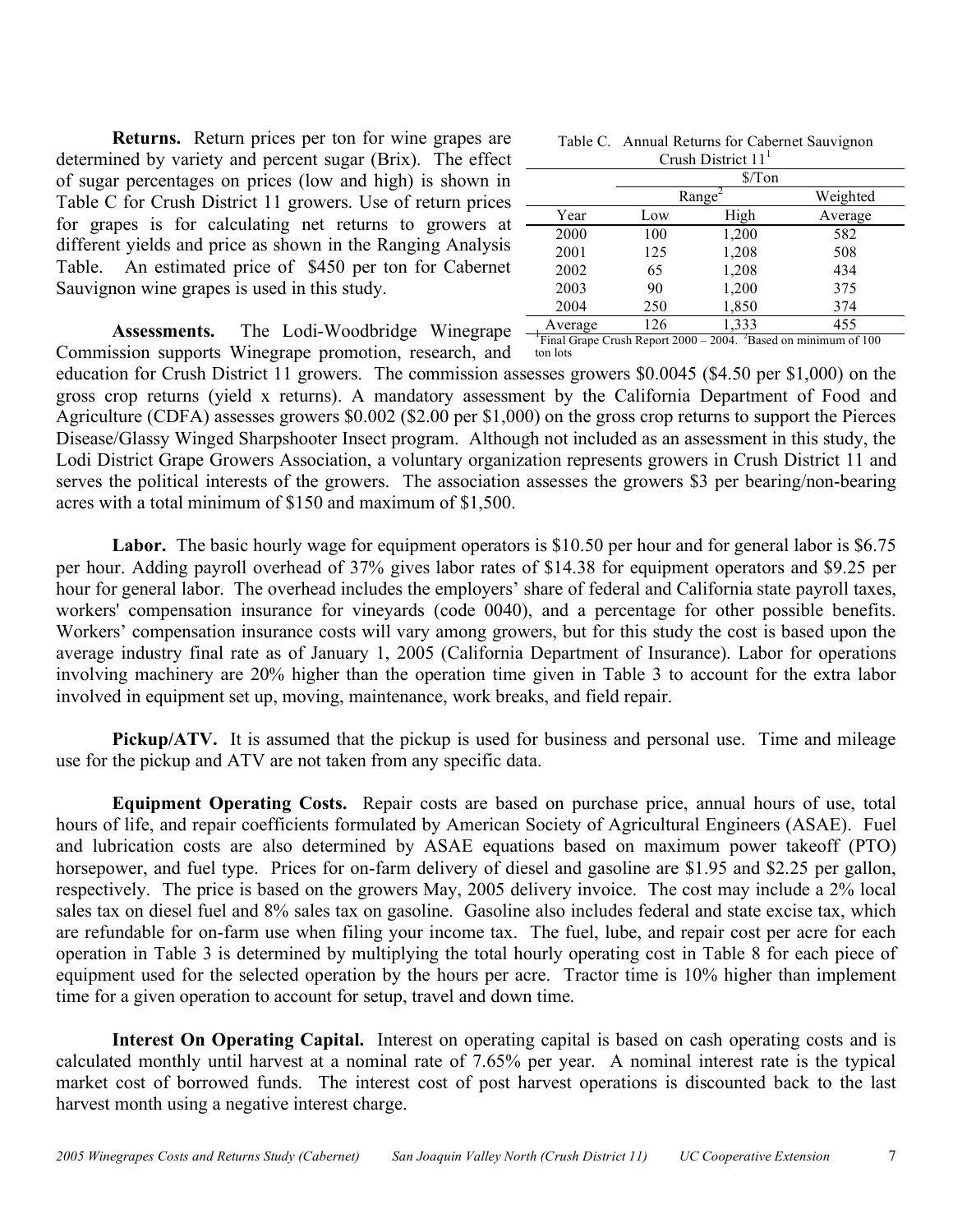**Risk**. The risks associated with crop production should not be minimized. While this study makes every effort to model a production system based on typical, real world practices, it cannot fully represent financial, agronomic and market risks, which affect profitability and economic viability. Growers may purchase Federal crop insurance to reduce the production risk associated with specific natural hazards. Insurance policies vary and range from a basic catastrophic loss policy to one that insures losses for up to 75% of a crop. Insurance costs will depend on the type and level of coverage.

## **Cash Overhead**

Cash overhead consists of various cash expenses paid out during the year that are assigned to the whole farm and not to a particular operation. These costs include property taxes, interest on operating capital, office expense, liability and property insurance, sanitation services, equipment repairs, and management.

**Property Taxes***.* Counties charge a base property tax rate of 1% on the assessed value of the property. In some counties special assessment districts exist and charge additional taxes on property including equipment, buildings, and improvements. For this study, county taxes are calculated as 1% of the average value of the property. Average value equals new cost plus salvage value divided by 2 on a per acre basis.

**Insurance***.* Insurance for farm investments varies depending on the assets included and the amount of coverage. Property insurance provides coverage for property loss and is charged at 0.69% of the average value of the assets over their useful life. Liability insurance covers accidents on the farm and costs \$734 for the entire farm.

**Office Expense.** Office and business expenses are estimated at \$125 per acre. These expenses include office supplies, telephones, bookkeeping, accounting, legal fees, shop and office utilities, and miscellaneous administrative charges.

**Sanitation Services.** Sanitation services provide portable toilets for the vineyard and cost the farm \$2,014 annually. The cost for this includes a double toilet, delivery and 9 months of weekly service.

**Management/Supervisor Wages.** A salary for a farm manager for the 200-acre farm is included to indicate that a cash cost for professional supervision of the vineyard is incurred. An expense of \$68,500 per year that includes 37% for payroll overhead and insurance benefits is used in this study.

**Investment Repairs.** Annual maintenance is calculated as 2 percent of the purchase price.

# **Non-Cash Overhead**

Non-cash overhead is calculated as the capital recovery cost for equipment and other farm investments. Farm equipment in the region is purchased new or used.

**Capital Recovery Costs**. Capital recovery cost is the annual depreciation and interest costs for a capital investment. It is the amount of money required each year to recover the difference between the purchase price and salvage value (unrecovered capital). It is equivalent to the annual payment on a loan for the investment with the down payment equal to the discounted salvage value. This is a more complex method of calculating ownership costs than straight-line depreciation and opportunity costs, but more accurately represents the annual costs of ownership because it takes the time value of money into account (Boehlje and Eidman). The formula for the calculation of the annual capital recovery costs is ((Purchase Price – Salvage Value) x Capital Recovery Factor) + (Salvage Value x Interest Rate).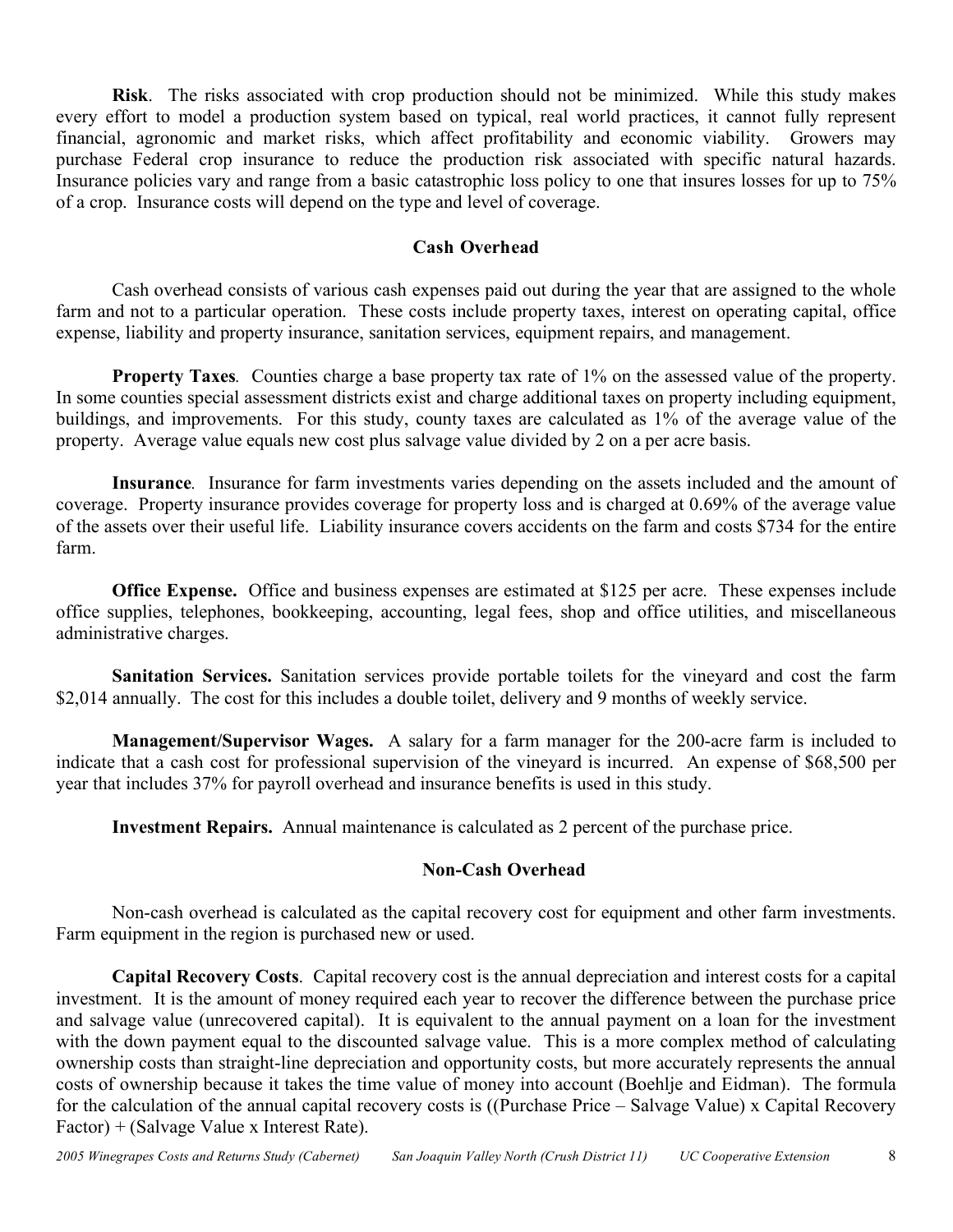*Salvage Value*. Salvage value is an estimate of the remaining value of an investment at the end of its useful life. For farm machinery (tractors and implements) the remaining value is a percentage of the new cost of the investment (Boehlje and Eidman). The percent remaining value is calculated from equations developed by the American Society of Agricultural Engineers (ASAE) based on equipment type and years of life. The life in years is estimated by dividing the wear out life, as given by ASAE by the annual hours of use in this operation. For other investments including irrigation systems, buildings, and miscellaneous equipment, the value at the end of its useful life is zero. The salvage value for land is the purchase price because land does not depreciate. The purchase price and salvage value for equipment and investments are shown in Table 7.

*Capital Recovery Factor*. Capital recovery factor is the amortization factor or annual payment whose present value at compound interest is 1. The amortization factor is a table value that corresponds to the interest rate used and the life of the machine.

*Interest Rate*. The interest rate of 6.01% used to calculate capital recovery cost is the USDA-ERS's tenyear average of California's agricultural sector long-run rate of return to production assets from current income. It is used to reflect the long-term realized rate of return to these specialized resources used effectively in the agricultural sector.

**Establishment Cost**. Costs to establish the vineyard are used to determine capital recovery expenses, depreciation, and interest on investment for the production years. Establishment cost is the sum of the costs for land preparation, trellis system, drip system, planting, vines, cash overhead and production expenses for growing the vines through the first year that grapes are harvested minus any returns from production. The Total Accumulated Net Cash Cost on Table 1, in the third year represents the establishment cost. For this study the cost is \$12,852 per acre or \$771,120 for the 60-acre vineyard. The establishment cost is spread over the remaining 22 years of the 25 years the vineyard is in production.

**Irrigation System.** The well, a 25 horsepower (HP) pump and the installation labor are included in the irrigation system cost. This well and pump serve only the 60-acre vineyard. Other well(s) are used on the remaining property and are not included. Water is pumped from a 120-foot depth. The irrigation system is considered an improvement to the property and has a 25-year life.

**Land.** Bare land as valued by the grower participants is \$15,000 per acre or \$15,385 per planted (195) acres. Limited cropland sales in the Lodi area in 2004 showed a range of \$8,000 to \$10,000 for cropland and \$11,000 to \$18,000 for vineyard sales (2005 Trends in Agricultural Land).

**Building**. The shop building(s) consists of 2,400 square feet of metal building on a cement slab.

**Tools**. This includes shop tools, hand tools, and miscellaneous field tools such as pruning tools.

**Fuel Tanks.** Two 500-gallon fuel tanks using gravity feed are on metal stands. The tanks are setup in a cement containment pad that meets federal, state, and county regulations.

**Equipment Costs**. Farm equipment is purchased new or used, but the study shows the current purchase price for new equipment. The new purchase price is adjusted to 60% to indicate a mix of new and used equipment. Annual ownership costs for equipment and other investments are in the Whole Farm Equipment, Investment and Business Overhead Tables. Equipment costs are composed of three parts: non-cash overhead, cash overhead, and operating costs. Both of the overhead factors have been discussed in previous sections. The operating costs consist of repairs, fuel, and lubrication and are discussed under operating costs.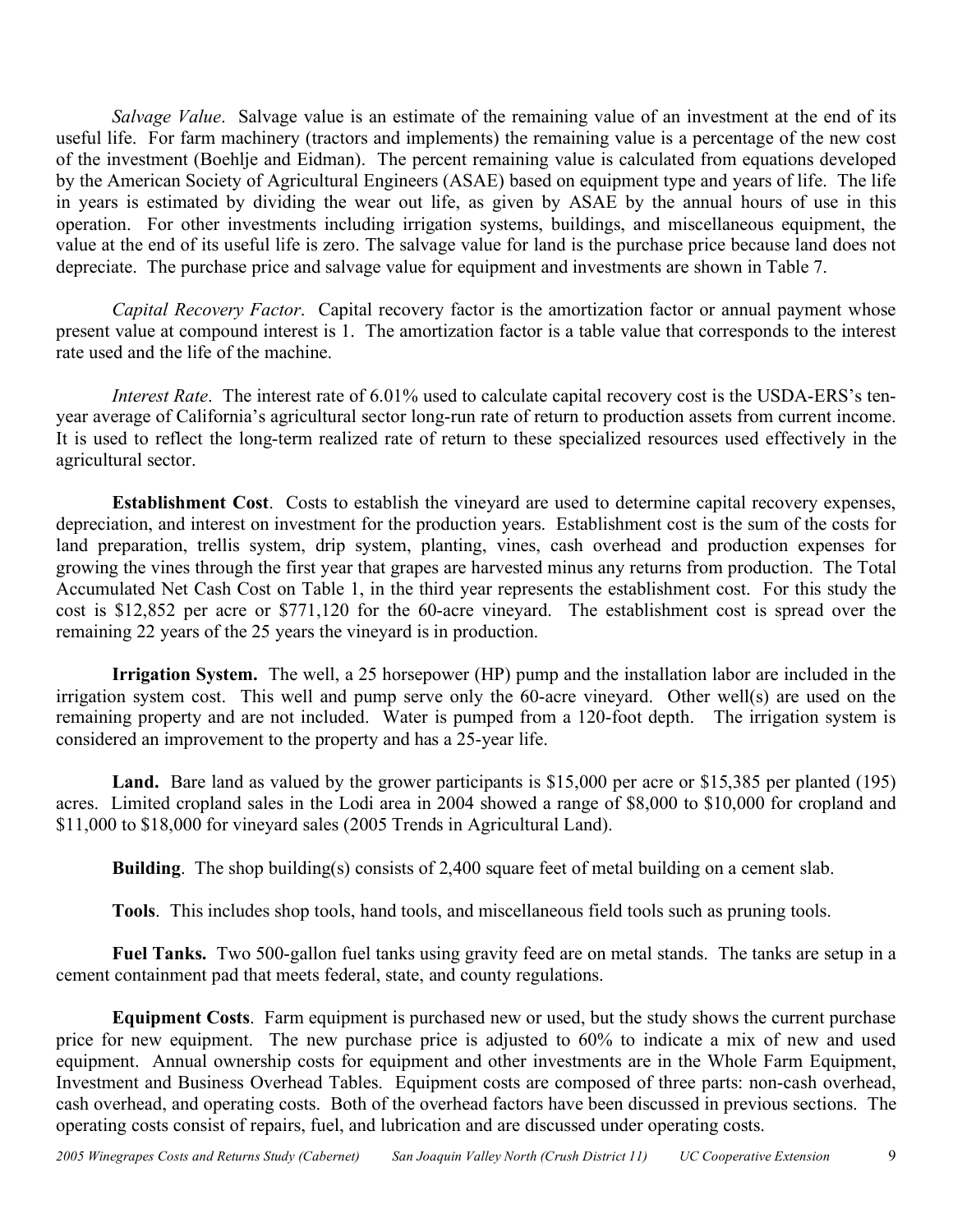**Table Values.** Due to rounding, the totals may be slightly different from the sum of the components.

**Acknowledgements.** Thank you to The Lodi Woodbridge Winegrape Commission and Mohr-Fry Ranch for providing meeting rooms and to the growers that provided input.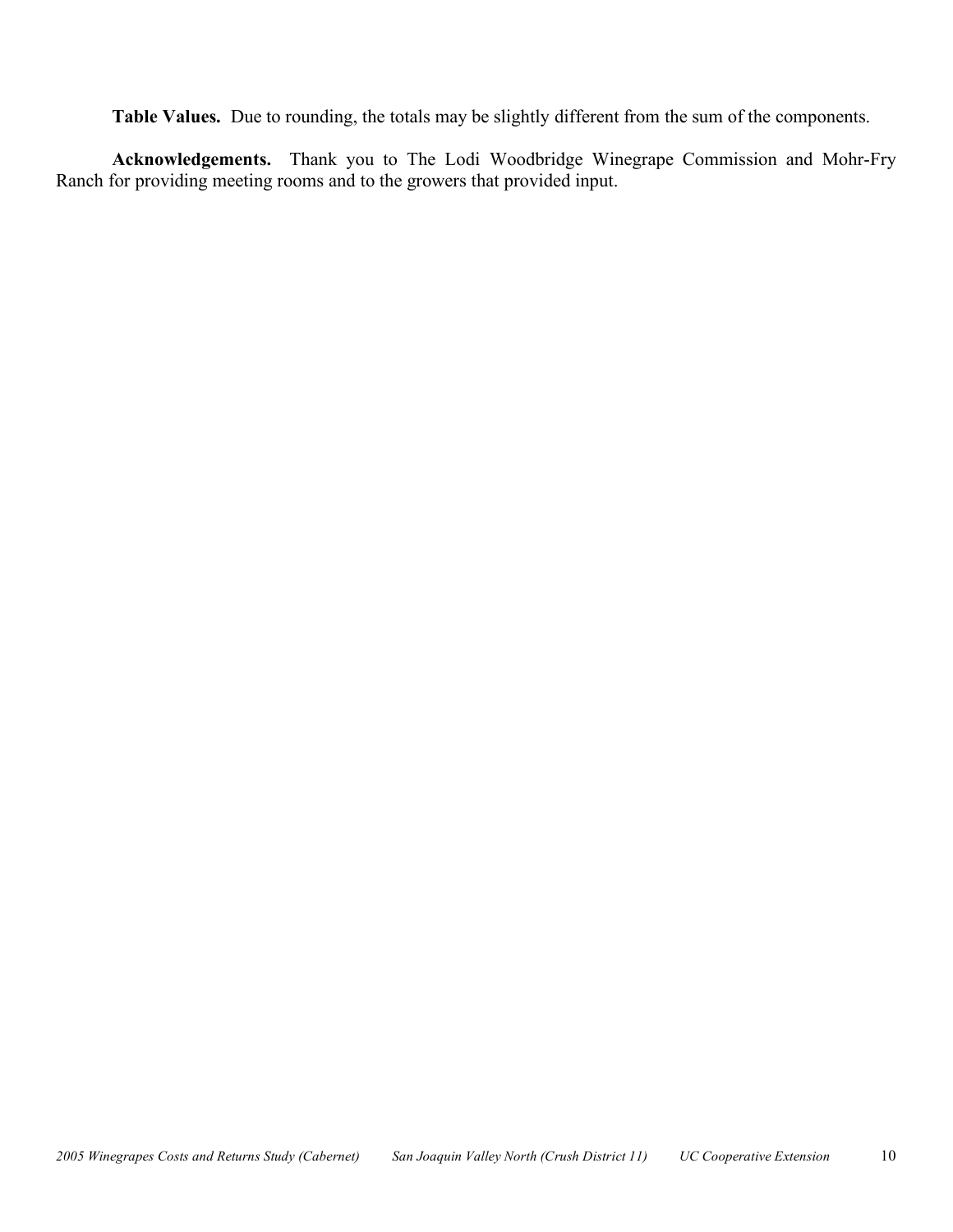#### **REFERENCES**

- American Society of Farm Managers and Rural Appraisers. 2005. *Trends in Agricultural Land & Lease Values.* California Chapter of the American Society of Farm Managers and Rural Appraisers. Woodbridge, CA. pp 15-21.
- American Society of Agricultural Engineers. 1994. *American Society of Agricultural Engineers Standards Yearbook*. Russell H. Hahn and Evelyn E. Rosentreter (ed.) St. Joseph, MO. 41st edition.

Boehlje, Michael D., and Vernon R. Eidman. 1984. *Farm Management*. John Wiley and Sons. New York, NY.

- California State Department of Food and Agriculture. 2000-2004. Final Grape Crush Report. California Department of Food and Agriculture. Sacramento, CA.
- University of California Statewide IPM Project. 2003. *UC Pest Management Guidelines, Grapes*. University of California, Davis, CA. http://www.ipm.ucdavis.edu
- United States Department of Agriculture-Economic Reporting Service. *Farm Financial Ratios Indicating Solvency and Profitability 1960 – 2002, California*. 2005. www.ers.usda.gov/data/farmbalancesheet/fbsdmu.htm. Internet; accessed January 4, 2005.
- Verdegaal, Paul, Karen M. Klonsky. Richard L. De Moura, *Sample Costs to Establish a Vineyard and Produce Wine Grapes.* 2001. University of California Cooperative Extension. Davis, CA.

Weaver, Robert J. 1976. *Grape Growing.* John Wiley and Sons. New York, NY.

------------------------------------------------------------------

For information concerning the above or other University of California publications, contact UC DANR Communications Services at 1-800-994-8849, online at www.ucop.edu, or your local county UC Cooperative Extension office.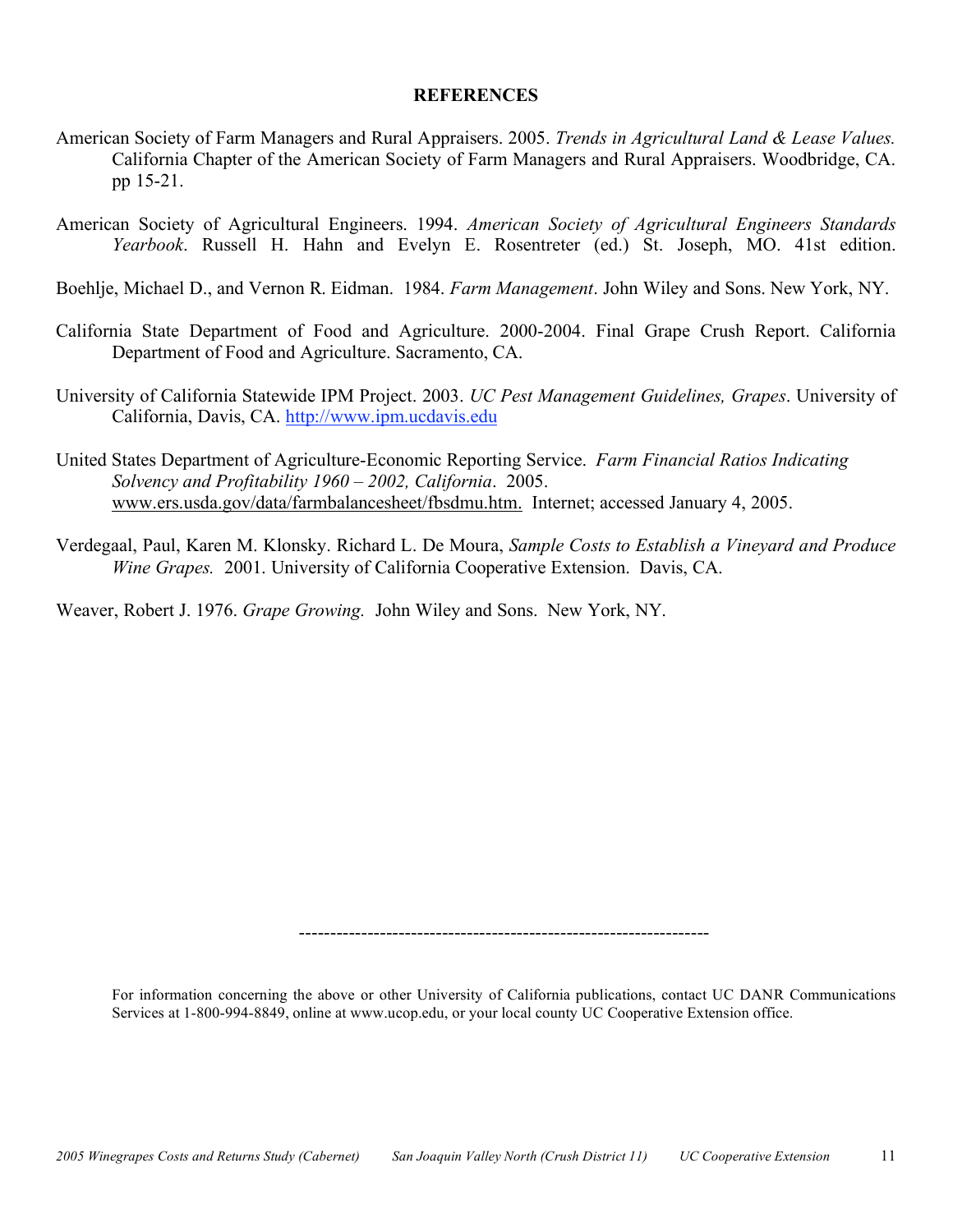#### UC COOPERATIVE EXTENSION **Table 1. SAMPLE COSTS PER ACRE TO ESTABLISH A VINEYARD** SAN JOAQUIN VALLEY NORTH (CRUSH DISTRICT 11) 2005

|                                                                                         |       | Cost Per Acre |       |
|-----------------------------------------------------------------------------------------|-------|---------------|-------|
| Year:                                                                                   | 1st   | 2nd           | 3rd   |
| Tons Per Acre:                                                                          |       |               | 3.00  |
| Planting Costs:                                                                         |       |               |       |
| Vineyard Removal - Custom                                                               | 350   |               |       |
| Land Prep: Slip Plow $2X -$ Custom                                                      | 600   |               |       |
| Land Prep: Disc $4X -$ Custom                                                           | 140   |               |       |
| Land Prep: Fumigate – Custom                                                            | 1,200 |               |       |
| Land Prep: Cultivate $1X$ (Disc + Cultipacker) – Custom                                 | 35    |               |       |
| Land Prep: Apply Herbicide & Incorporate (Treflan)                                      | 33    |               |       |
| Land Prep: Float/Triplane 2X - Custom                                                   | 40    |               |       |
| Mark, Layout, Stake Vineyard (stakes included in trellis costs)                         | 45    |               |       |
| Dig Hole, Plant, Wrap Vines                                                             | 228   | 21            |       |
| Vines: 622 Per Acre (2% Replant In 2nd Year)                                            | 1,773 | 37            |       |
| TOTAL PLANTING COSTS                                                                    | 4.444 | 58            |       |
| Other Costs:                                                                            |       |               |       |
| Install Trellis: Custom                                                                 | 2,808 |               |       |
| Install Drip System: Custom                                                             | 1,200 |               |       |
| TOTAL OTHER SYSTEM COSTS                                                                |       |               |       |
| Cultural Costs:                                                                         |       |               |       |
| Prune: Hand                                                                             |       | 106           | 153   |
| Irrigate                                                                                | 67    | 96            | 126   |
| Fertilize: (5-0-12)                                                                     | 31    | 31            | 31    |
| Train: Green Tie (Sucker, Tie & Train) 3X                                               |       | 649           | 343   |
| Weed: Winter Strip Spray (Yr 1 & 2, Goal, Prowl, Roundup. Yr 3, Surflan, Goal, Roundup) | 79    | 79            | 119   |
| Weed: Hand                                                                              | 123   | 123           |       |
| Weed: Disc (3X Year 1, 5X Year 2-3)                                                     | 37    | 62            | 62    |
| Weed: Summer Strip Spray (Roundup)                                                      |       | 25            | 25    |
| Insect: Leafhoppers (Provado)                                                           |       |               | 65    |
| Shoot Positioning/Thin                                                                  |       |               | 153   |
| Disease: Mildew 5X (Dusting Sulfur)                                                     |       |               | 45    |
| Disease: Mildew 1X (Rally)                                                              |       |               | 52    |
| Disease: Mildew 1X (Flint)                                                              |       |               | 65    |
| Trim Vines: (mechanical)                                                                |       |               | 11    |
| Pickup Truck Use                                                                        | 26    | 26            | 27    |
| ATV Use                                                                                 | 16    | 16            | 16    |
| TOTAL CULTURAL COSTS                                                                    | 379   | 1,213         | 1,293 |
| Harvest Costs:                                                                          |       |               |       |
| Pick Fruit: Custom (machine harvest)                                                    |       |               | 275   |
| Haul To Winery                                                                          |       |               |       |
|                                                                                         |       |               | 45    |
| TOTAL HARVEST COSTS                                                                     |       |               | 320   |
| Assessments:                                                                            |       |               |       |
| Lodi – Woodbridge Winegrape Commission $&$ CDFS Sharpshooter                            |       |               | 9     |
| <b>TOTAL ASSESSMENT COSTS</b>                                                           |       |               | 9     |
| Interest On Operating Capital @ 7.65%                                                   | 373   | 29            | 43    |
| TOTAL OPERATING COSTS/ACRE                                                              | 9,203 | 1,300         | 1,665 |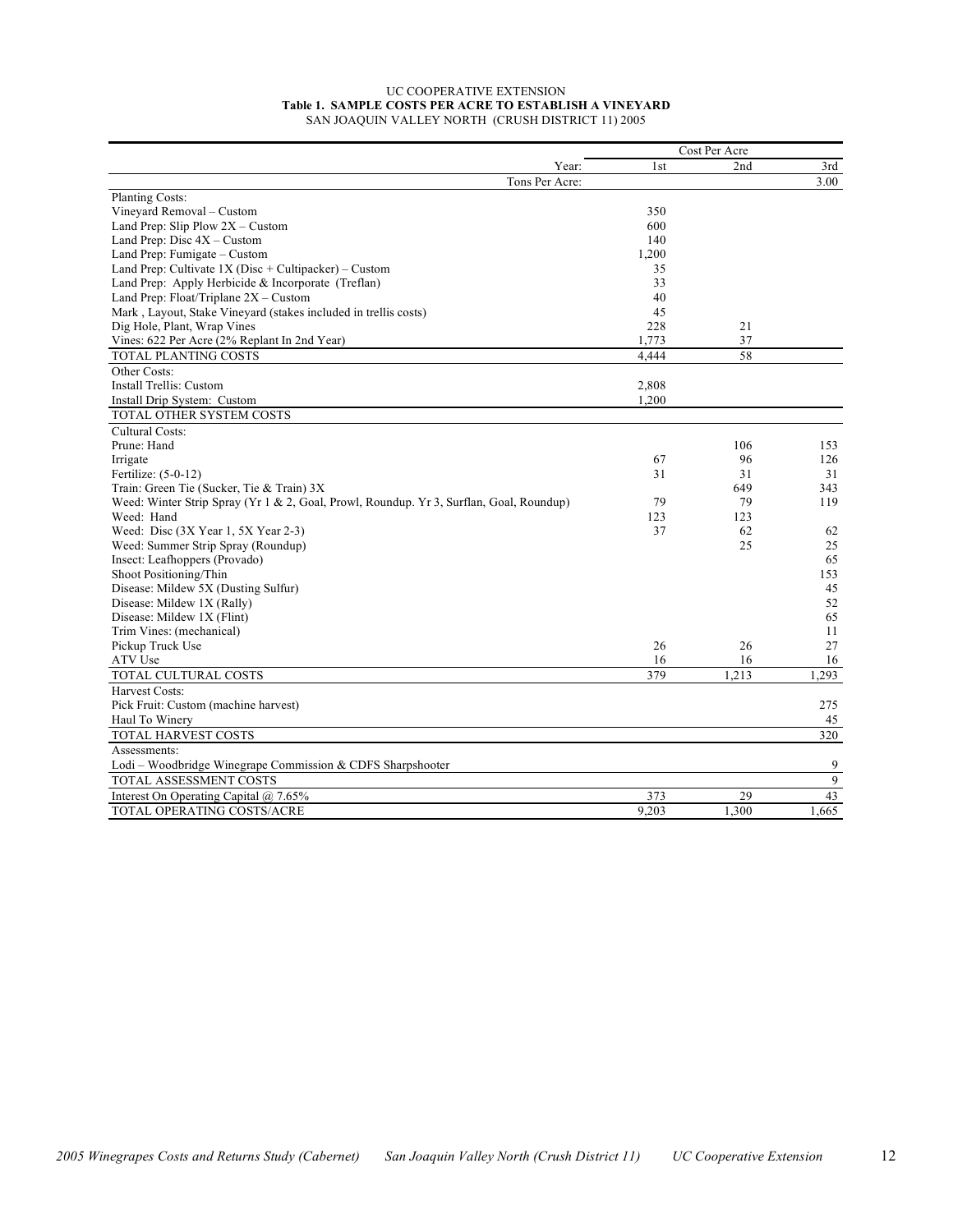#### UC COOPERATIVE EXTENSION Table 1. continued

|                                       |        | Cost Per Acre |                |
|---------------------------------------|--------|---------------|----------------|
| Year                                  | 1st    | 2nd           | 3rd            |
| Tons Per Acre                         |        |               | 3.00           |
| Cash Overhead Costs:                  |        |               |                |
| Office Expense                        | 125    | 125           | 125            |
| Liability Insurance                   | 4      | 4             | $\overline{4}$ |
| <b>Sanitation Fees</b>                | 10     | 10            | 10             |
| Managers Salary                       | 351    | 351           | 351            |
| Property Taxes                        | 161    | 161           | 162            |
| Property Insurance                    | 5      | 5             | 6              |
| <b>Investment Repairs</b>             | 21     | 21            | 21             |
| TOTAL CASH OVERHEAD COSTS             | 677    | 677           | 679            |
| <b>TOTAL CASH COSTS/ACRE</b>          | 9,881  | 1,977         | 2,344          |
| INCOME/ACRE FROM PRODUCTION           |        |               | 1,350          |
| NET CASH COSTS/ACRE FOR THE YEAR      | 9,881  | 1,977         | 2,344          |
| PROFIT/ACRE ABOVE CASH COSTS          |        |               | $\theta$       |
| ACCUMULATED NET CASH COSTS/ACRE       | 9,881  | 11,858        | 12,852         |
| Non-Cash Overhead (Capital Recovery): |        |               |                |
| Shop Building                         | 30     | 30            | 30             |
| <b>Fuel Tanks</b>                     |        |               |                |
| Shop Tools                            | 6      | 6             | 6              |
| Irrigation System (well & pump)       | 46     | 46            | 46             |
| Land                                  | 925    | 925           | 925            |
| Equipment                             | 29     | 27            | 57             |
| TOTAL INTEREST ON INVESTMENT          | 1.036  | 1,035         | 1,065          |
| TOTAL COST/ACRE FOR THE YEAR          | 10,917 | 3,012         | 3,409          |
| <b>INCOME/ACRE FROM PRODUCTION</b>    |        |               | 1,350          |
| TOTAL NET COST/ACRE FOR THE YEAR      | 10.917 | 3,012         | 2,059          |
| NET PROFIT/ACRE ABOVE TOTAL COST      |        |               |                |
| TOTAL ACCUMULATED NET COST/ACRE       | 10.917 | 13,929        | 15,988         |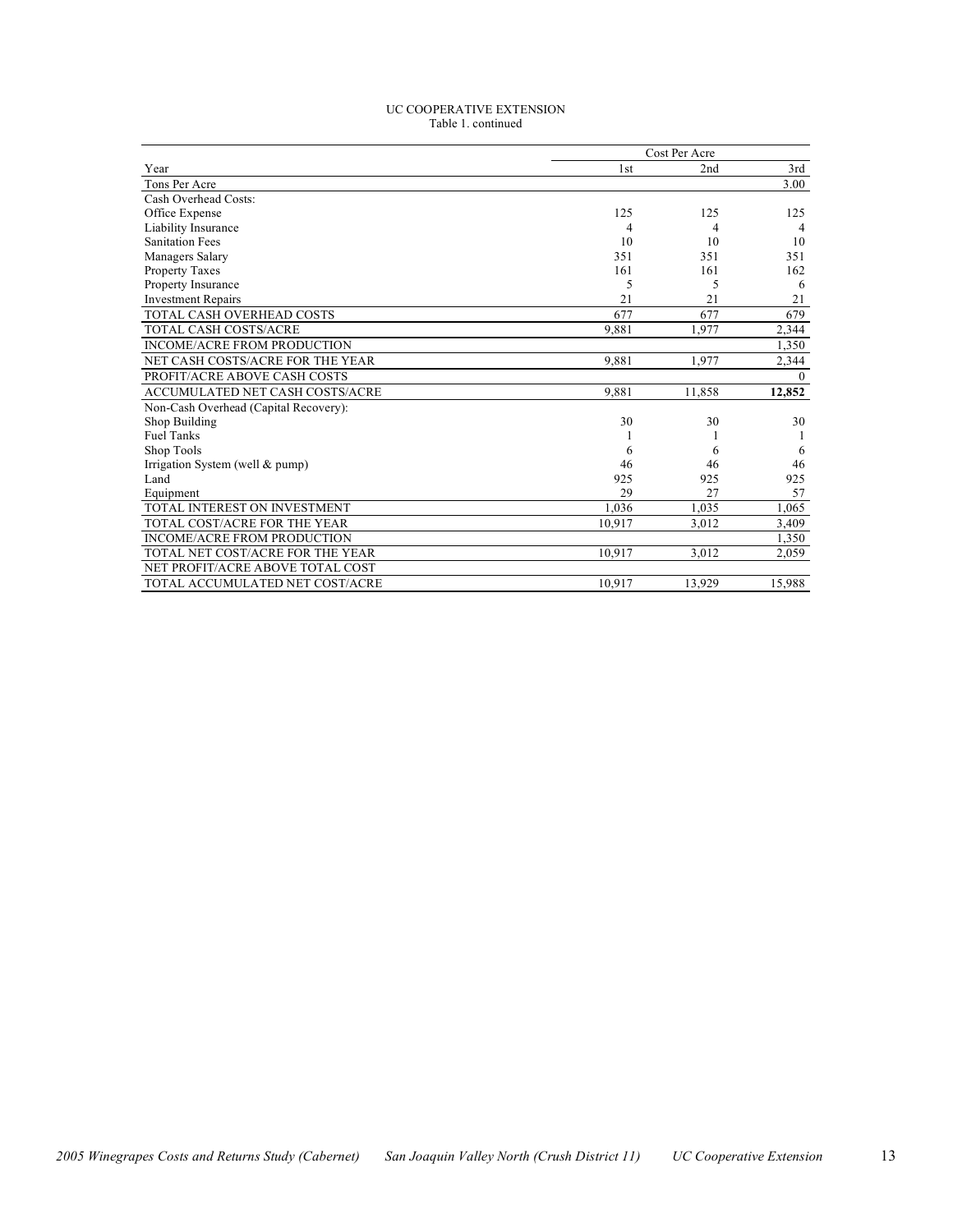# UC COOPERATIVE EXTENSION **Table 2. MATERIALS AND CUSTOM WORK COSTS PER ACRE - ESTABLISHMENT YEARS**

|                                        |          |               |        | Year 1           |                       | Year 2           | Year 3      |                  |  |
|----------------------------------------|----------|---------------|--------|------------------|-----------------------|------------------|-------------|------------------|--|
|                                        |          |               |        |                  | <b>Total Per Acre</b> |                  |             |                  |  |
|                                        | Unit     | \$/Unit       | units  | \$               | units                 | \$               | units       | \$               |  |
| OPERATING COSTS                        |          |               |        |                  |                       |                  |             |                  |  |
| Custom:                                |          |               |        |                  |                       |                  |             |                  |  |
| Vineyard Removal                       | acre     | 350.00        | 1.00   | 350              |                       |                  |             |                  |  |
| Slip Plow                              | acre     | 300.00        | 2.00   | 600              |                       |                  |             |                  |  |
| Disc                                   | acre     | 35.00         | 5.00   | 175              |                       |                  |             |                  |  |
| Fumigate - Untarped                    |          | acre 1,200.00 | 1.00   | 1,200            |                       |                  |             |                  |  |
| Triplane/Float                         | acre     | 20.00         | 2.00   | 40               |                       | $\boldsymbol{0}$ |             | $\boldsymbol{0}$ |  |
| Trellis System                         |          | acre 2,808.00 | 1.00   | 2,808            |                       |                  |             | $\boldsymbol{0}$ |  |
| Drip Irrigation System                 |          | acre 1,200.00 | 1.00   | 1,200            |                       |                  |             |                  |  |
| Machine Harvest                        | acre     | 275.00        |        | $\boldsymbol{0}$ |                       | $\boldsymbol{0}$ | 1.00        | 275              |  |
| Haul to Winery                         | ton      | 15.00         |        | $\boldsymbol{0}$ |                       | $\boldsymbol{0}$ | 3.00        | 45               |  |
| Fertilizer:                            |          |               |        |                  |                       |                  |             |                  |  |
| $05 - 00 - 12$                         | 1b       | 0.06          | 500.00 | 31               | 500.00                | 31               | 500.00      | 31               |  |
| <b>Fungicide:</b>                      |          |               |        |                  |                       |                  |             |                  |  |
| Dusting Sulfur                         | 1b       | 0.18          |        |                  |                       |                  | 75.00       | 14               |  |
| Rally 40W                              | 0Z       | 4.89          |        | $\boldsymbol{0}$ |                       | $\boldsymbol{0}$ | 4.00        | 20               |  |
| Flint                                  | 0Z       | 16.49         |        |                  |                       |                  | 2.00        | 33               |  |
| <b>Insecticide:</b>                    |          |               |        |                  |                       |                  |             |                  |  |
| Provado Solupak                        | 0Z       | 43.95         |        | $\boldsymbol{0}$ |                       | $\boldsymbol{0}$ | 0.75        | 33               |  |
| Herbicide:                             |          |               |        |                  |                       |                  |             |                  |  |
| Treflan HFP                            | pint     | 4.74          | 1.00   | 5                |                       | $\boldsymbol{0}$ |             | $\boldsymbol{0}$ |  |
| Prowl 3.3 EC                           | pint     | 3.81          | 3.84   | 15               | 3.84                  | 15               |             | $\boldsymbol{0}$ |  |
| Goal 2XL                               | pint     | 16.21         | 2.40   | 39               | 2.40                  | 36               | 2.40        | 39               |  |
| Surflan 4 AS                           | pint     | 16.96         |        | $\mathbf{0}$     |                       |                  | 3.20        | 54               |  |
| Roundup Ultra Max                      | pint     | 8.56          | 1.20   | 10               | 2.70                  | 21               | 2.40        | 21               |  |
| Water:                                 |          |               |        |                  |                       |                  |             |                  |  |
| Water - Pumped:                        | acin     | 5.00          | 6.00   | 30               | 10.00                 | 50               | 16.00       | 80               |  |
| <b>Vines:</b>                          |          |               |        |                  |                       |                  |             |                  |  |
| <b>Grafted Vines</b>                   | each     | 2.85          | 622.00 | 1,773            | 13.00                 | 37               |             | $\mathbf{0}$     |  |
| Milk cartons                           | each     | 0.06          | 622.00 | 37               | 13.00                 | $\mathbf{1}$     |             | $\mathbf{0}$     |  |
| Vine Ties                              | acre     | 12.00         |        | $\boldsymbol{0}$ | 3.00                  | 36               | 3.00        | 36               |  |
| Assessments:                           |          |               |        |                  |                       |                  |             |                  |  |
| Lodi – Woodbridge Winegrape Commission | Gross \$ | 0.0045        |        |                  |                       |                  | $*1,350.00$ | 6                |  |
| CDFA Sharpshooter                      | Gross \$ | 0.0020        |        |                  |                       |                  | $*1,350.00$ | 3                |  |
| Labor (equipment)                      | hrs      | 14.38         | 5.57   | 80               | 6.18                  | 89               | 12.11       | 174              |  |
| Labor (general)                        | hrs      | 9.25          | 42.77  | 396              | 98.22                 | 909              | 71.22       | 659              |  |
| Fuel - Gas                             | gal      | 2.25          | 4.18   | 9                | 4.18                  | 9                | 4.25        | 10               |  |
| Fuel - Diesel                          | gal      | 1.95          | 9.67   | 19               | 10.14                 | 20               | 25.65       | 50               |  |
| Lube                                   |          |               |        | 3                |                       | $\overline{4}$   |             | 9                |  |
| Machinery repair                       |          |               |        | 12               |                       | 12               |             | 32               |  |
| Interest                               |          |               |        | 373              |                       | 29               |             | 43               |  |
| TOTAL OPERATING COSTS                  |          |               |        | 9,205            |                       | 1,300            |             | 1,665            |  |

SAN JOAQUIN VALLEY NORTH (CRUSH DISTRICT 11) 2005

\*Based on income: \$450/ton x 3 ton yield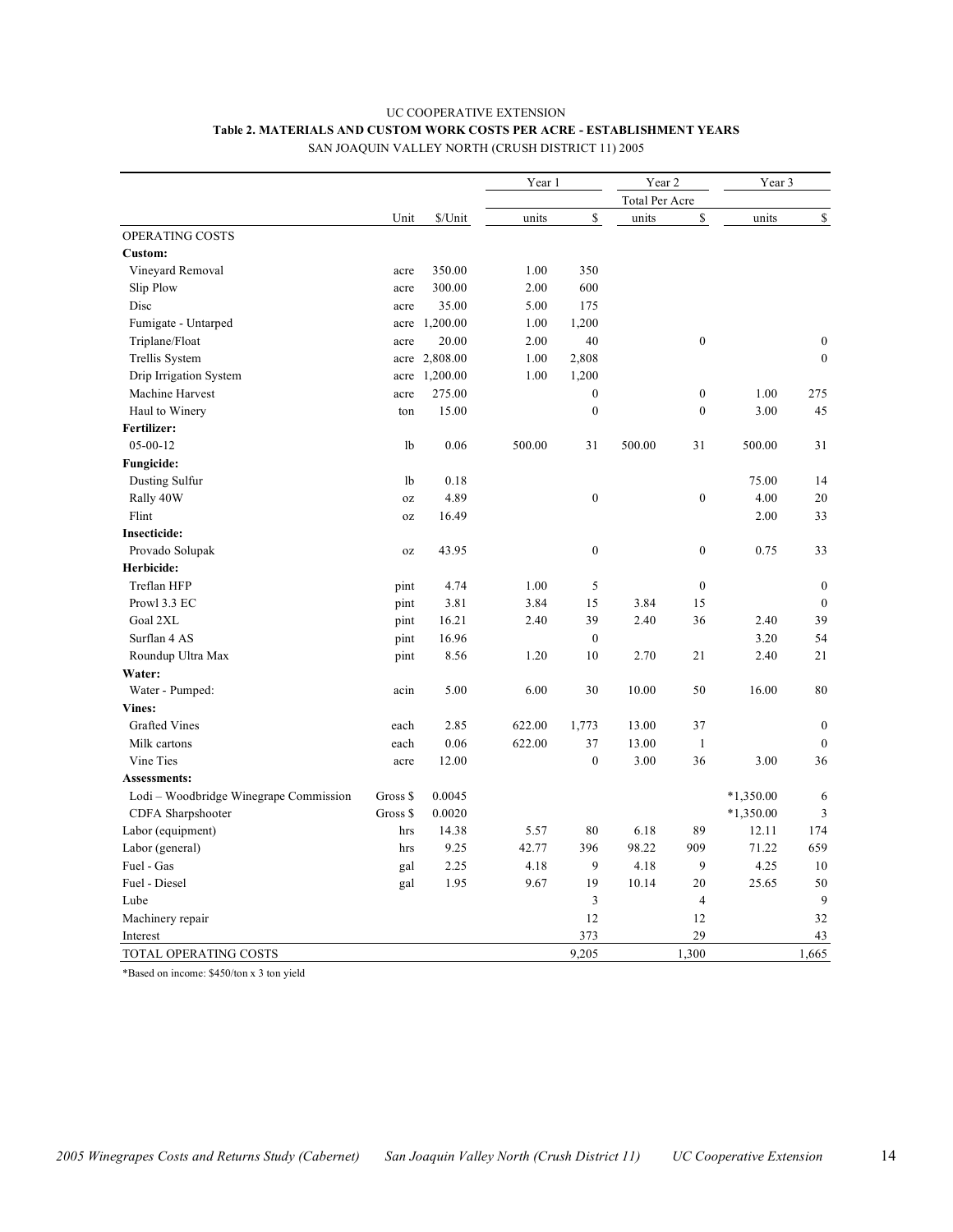#### UC COOPERATIVE EXTENSION **Table 3. COSTS PER ACRE to PRODUCE WINE GRAPES** SAN JOAQUIN VALLEY NORTH (CRUSH DISTRICT 11) 2005

|                                                       | Operation | Cash and Labor Cost per acre |                  |                  |                  |                |      |  |
|-------------------------------------------------------|-----------|------------------------------|------------------|------------------|------------------|----------------|------|--|
|                                                       | Time      |                              | Labor Fuel, Lube | Material         | Custom/          | Total          | Your |  |
| Operation                                             | (Hrs/A)   |                              | Cost & Repairs   | Cost             | Rent             | Cost           | Cost |  |
| Cultural:                                             |           |                              |                  |                  |                  |                |      |  |
| Weed: Winter Strip Spray (Surflan, Goal, Roundup)     | 0.67      | 12                           | 3                | 103              | $\boldsymbol{0}$ | 119            |      |  |
| Prune: Hand                                           | 30.00     | 278                          | $\mathbf{0}$     | $\boldsymbol{0}$ | $\mathbf{0}$     | 278            |      |  |
| Prune: Chop/Shred Prunings                            | 0.30      | 5                            | 4                | $\boldsymbol{0}$ | $\theta$         | 9              |      |  |
| Weed: Disc 4X                                         | 1.68      | 29                           | 20               | $\boldsymbol{0}$ | $\mathbf{0}$     | 49             |      |  |
| Prune: Winter Tie                                     | 8.80      | 81                           | $\mathbf{0}$     | 12               | $\theta$         | 93             |      |  |
| Prune: Trunk Sucker                                   | 5.50      | 51                           | $\mathbf{0}$     | $\mathbf{0}$     | $\theta$         | 51             |      |  |
| Disease: Mildew 5X (Sulfur Dust)                      | 1.42      | 25                           | 7                | 14               | $\theta$         | 45             |      |  |
| Irrigate:                                             | 5.00      | 46                           | $\boldsymbol{0}$ | 80               | $\mathbf{0}$     | 126            |      |  |
| Prune: Shoot Removal/Shoot Position                   | 16.50     | 153                          | $\mathbf{0}$     | $\boldsymbol{0}$ | $\theta$         | 153            |      |  |
| Fertilize: through drip 2X (5-0-12)                   | 0.00      | $\boldsymbol{0}$             | $\mathbf{0}$     | 37               | $\theta$         | 37             |      |  |
| Prune: Leaf Removal                                   | 16.50     | 153                          | $\mathbf{0}$     | $\boldsymbol{0}$ | $\boldsymbol{0}$ | 153            |      |  |
| Prune: Trim Vines (mechanical)                        | 0.69      | 12                           | 10               | $\boldsymbol{0}$ | $\boldsymbol{0}$ | 22             |      |  |
| Disease: Mildew (Rally). Insect: Leafhopper (Provado) | 1.05      | 18                           | 14               | 52               | $\theta$         | 84             |      |  |
| Weed: Summer Strip Spray- (Roundup)                   | 0.67      | 12                           | 3                | 10               | $\theta$         | 25             |      |  |
| Disease: Mildew (Flint). Insect: Mites (Omite)        | 1.05      | 18                           | 14               | 91               | $\theta$         | 123            |      |  |
| Pickup Truck Use                                      | 0.86      | 15                           | 12               | $\boldsymbol{0}$ | $\mathbf{0}$     | 27             |      |  |
| ATV Use                                               | 0.86      | 15                           | 1                | $\boldsymbol{0}$ | $\boldsymbol{0}$ | 16             |      |  |
| TOTAL CULTURAL COSTS                                  | 91.55     | 921                          | 90               | 399              | $\mathbf{0}$     | 1,411          |      |  |
| Harvest:                                              |           |                              |                  |                  |                  |                |      |  |
| Machine Harvest                                       | 0.00      | $\boldsymbol{0}$             | $\boldsymbol{0}$ | $\boldsymbol{0}$ | 275              | 275            |      |  |
| Haul To Winery                                        | 0.00      | $\boldsymbol{0}$             | $\boldsymbol{0}$ | $\boldsymbol{0}$ | 98               | 98             |      |  |
| TOTAL HARVEST COSTS                                   | 0.00      | $\boldsymbol{0}$             | $\mathbf{0}$     | $\overline{0}$   | 373              | 373            |      |  |
| Assessment:                                           |           |                              |                  |                  |                  |                |      |  |
| Crop Assessments                                      | 0.00      | $\boldsymbol{0}$             | $\boldsymbol{0}$ | 20               | $\boldsymbol{0}$ | 20             |      |  |
| TOTAL ASSESSMENT COSTS                                | 0.00      | $\mathbf{0}$                 | $\mathbf{0}$     | 20               | $\mathbf{0}$     | 20             |      |  |
| Interest on operating capital                         |           |                              |                  |                  |                  | 51             |      |  |
| TOTAL OPERATING COSTS/ACRE                            |           | 921                          | 90               | 419              | 373              | 1,854          |      |  |
| <b>CASH OVERHEAD:</b>                                 |           |                              |                  |                  |                  |                |      |  |
| Office Expense                                        |           |                              |                  |                  |                  | 125            |      |  |
| Liability Insurance                                   |           |                              |                  |                  |                  | $\overline{4}$ |      |  |
| <b>Sanitation Fees</b>                                |           |                              |                  |                  |                  | 10             |      |  |
| Manager Salary                                        |           |                              |                  |                  |                  | 351            |      |  |
| <b>Property Taxes</b>                                 |           |                              |                  |                  |                  | 226            |      |  |
| Property Insurance                                    |           |                              |                  |                  |                  | 50             |      |  |
| <b>Investment Repairs</b>                             |           |                              |                  |                  |                  | 278            |      |  |
| TOTAL CASH OVERHEAD COSTS                             |           |                              |                  |                  |                  | 1,045          |      |  |
| TOTAL CASH COSTS/ACRE                                 |           |                              |                  |                  |                  | 2,899          |      |  |
| NON-CASH OVERHEAD:                                    |           | Per producing                |                  | Annual Cost      |                  |                |      |  |
|                                                       |           | Acre                         |                  | Capital Recovery |                  |                |      |  |
| Building 2,400 sq ft'                                 |           | 410                          |                  | 30               |                  | 30             |      |  |
| Fuel Tanks 2 - 500 gal                                |           | 18                           |                  | 1                |                  | 1              |      |  |
| Tools-Shop/Field                                      |           | 62                           |                  | 6                |                  | 6              |      |  |
| Irrigation system (well, pump)                        |           | 583                          |                  | 46               |                  | 46             |      |  |
| Land                                                  |           | 15,385                       |                  | 925              |                  | 925            |      |  |
| Vineyard Establishment                                |           | 12,852                       |                  | 1,068            |                  | 1,068          |      |  |
| Equipment                                             |           | 426                          |                  | 53               |                  | 53             |      |  |
| TOTAL NON-CASH OVERHEAD COSTS                         |           | 29,735                       |                  | 2,129            |                  | 2,129          |      |  |
| TOTAL COSTS/ACRE                                      |           |                              |                  |                  |                  | 5,028          |      |  |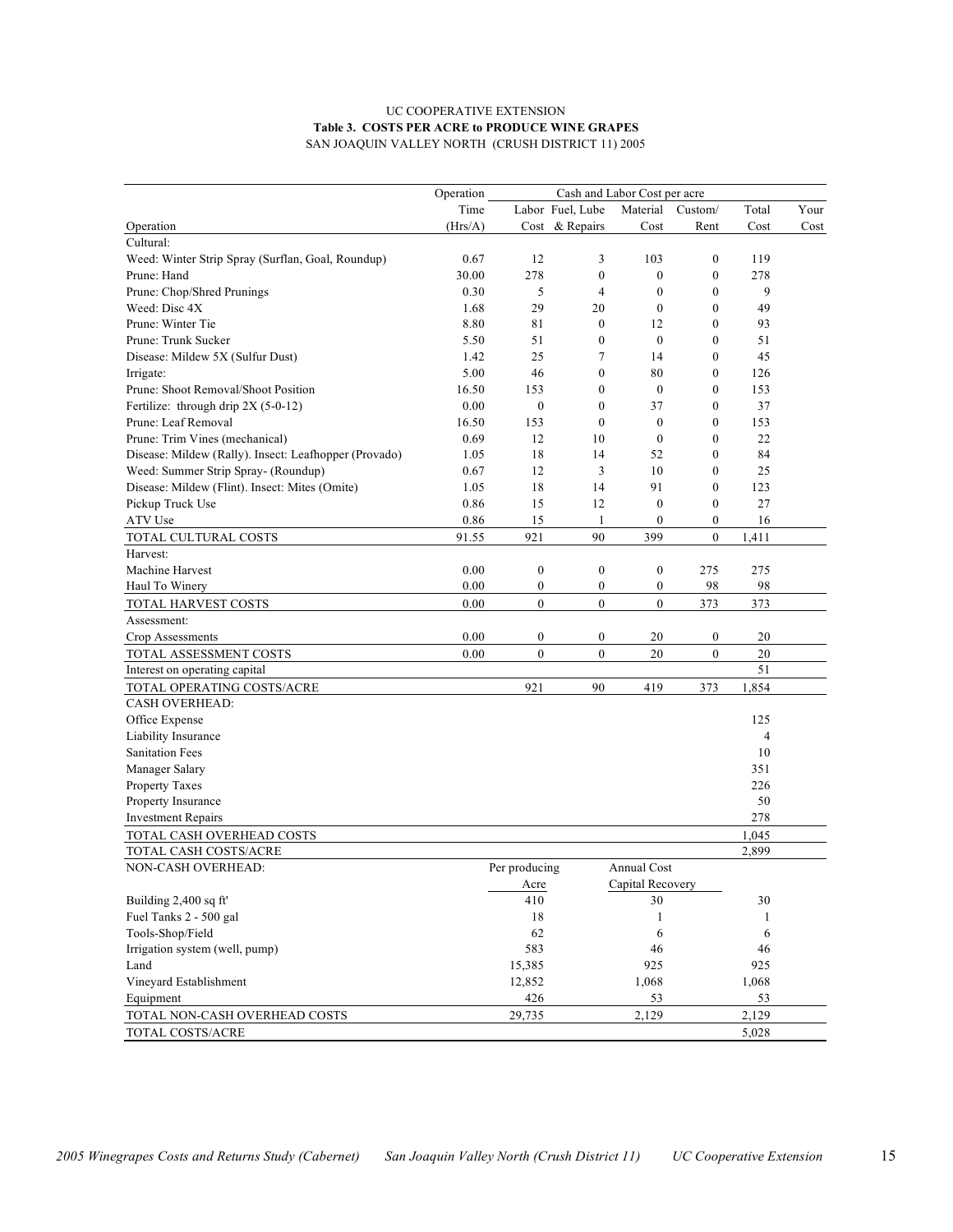#### UC COOPERATIVE EXTENSION **Table 4. COSTS AND RETURNS PER ACRE to PRODUCE WINE GRAPES** SAN JOAQUIN VALLEY NORTH (CRUSH DISTRICT 11) 2005

|                                         | Quantity/ |                         | Price or       | Value or       | Your |
|-----------------------------------------|-----------|-------------------------|----------------|----------------|------|
|                                         | Acre      |                         | Unit Cost/Unit | Cost/Acre      | Cost |
| <b>GROSS RETURNS</b>                    |           |                         |                |                |      |
| Wine Grape - Cabernet Sauvignon         | 6.50      | ton                     | 450.00         | 2,925          |      |
| OPERATING COSTS                         |           |                         |                |                |      |
| Herbicide:                              |           |                         |                |                |      |
| Goal 2XL                                | 2.40      | pint                    | 16.21          | 39             |      |
| Surflan 4 AS                            | 3.20      | pint                    | 16.96          | 54             |      |
| Roundup Ultra Max                       | 2.40      | pint                    | 8.56           | 21             |      |
| <b>Vine Aids:</b>                       |           |                         |                |                |      |
| <b>Tying Materials</b>                  | 1.00      | acre                    | 12.00          | 12             |      |
| <b>Fungicide:</b>                       |           |                         |                |                |      |
| Dusting Sulfur                          | 75.00     | 1b                      | 0.18           | 14             |      |
| Rally                                   | 4.00      | 0Z                      | 4.75           | 19             |      |
| Flint                                   | 2.00      | 0Z                      | 16.49          | 33             |      |
| Water:                                  |           |                         |                |                |      |
| Water-Pumped                            | 16.00     | acin                    | 5.00           | 80             |      |
| Fertilizer:                             |           |                         |                |                |      |
| 5-0-12 (liquid fertilizer)              | 600.00    | lb                      | 0.06           | 37             |      |
| <b>Insecticide:</b>                     |           |                         |                |                |      |
| Provado 1.6 Solupak                     | 0.75      | 0Z                      | 43.96          | 33             |      |
| Omite 30W                               | 7.00      | 1b                      | 8.23           | 58             |      |
| Custom:                                 |           |                         |                |                |      |
| Machine Harvest                         | 1.00      | acre                    | 275.00         | 275            |      |
| Haul to Winery                          | 6.50      | ton                     | 15.00          | 98             |      |
| Assessment:                             |           |                         |                |                |      |
| Lodi – Woodbridge Winegrape Commission  |           | $2,925.00$ *gross value | 0.0045         | 15             |      |
| CDFA Sharpshooter Program               |           | $2,925.00$ *gross value | 0.0020         | 6              |      |
| Labor (equipment)                       | 11.11     | hrs                     | 14.38          | 160            |      |
| Labor (general)                         | 82.30     | hrs                     | 9.25           | 761            |      |
| Fuel - Gas                              | 4.25      | gal                     | 2.25           | 10             |      |
| Fuel - Diesel                           | 22.50     | gal                     | 1.95           | 44             |      |
| Lube                                    |           |                         |                | 8              |      |
| Machinery repair                        |           |                         |                | 29             |      |
| Interest on operating capital $@$ 7.65% |           |                         |                | 51             |      |
| TOTAL OPERATING COSTS/ACRE              |           |                         |                | 1,854          |      |
| NET RETURNS ABOVE OPERATING COSTS       |           |                         |                | 1,071          |      |
| <b>CASH OVERHEAD COSTS:</b>             |           |                         |                |                |      |
| Office Expense                          |           |                         |                | 125            |      |
| Liability Insurance                     |           |                         |                | $\overline{4}$ |      |
| <b>Sanitation Fees</b>                  |           |                         |                | 10             |      |
| Manager Salary                          |           |                         |                | 351            |      |
| Property Taxes                          |           |                         |                | 226            |      |
| Property Insurance                      |           |                         |                | 50             |      |
| <b>Investment Repairs</b>               |           |                         |                | 278            |      |
| TOTAL CASH OVERHEAD COSTS/ACRE          |           |                         |                | 1,045          |      |
| TOTAL CASH COSTS/ACRE                   |           |                         |                | 2,899          |      |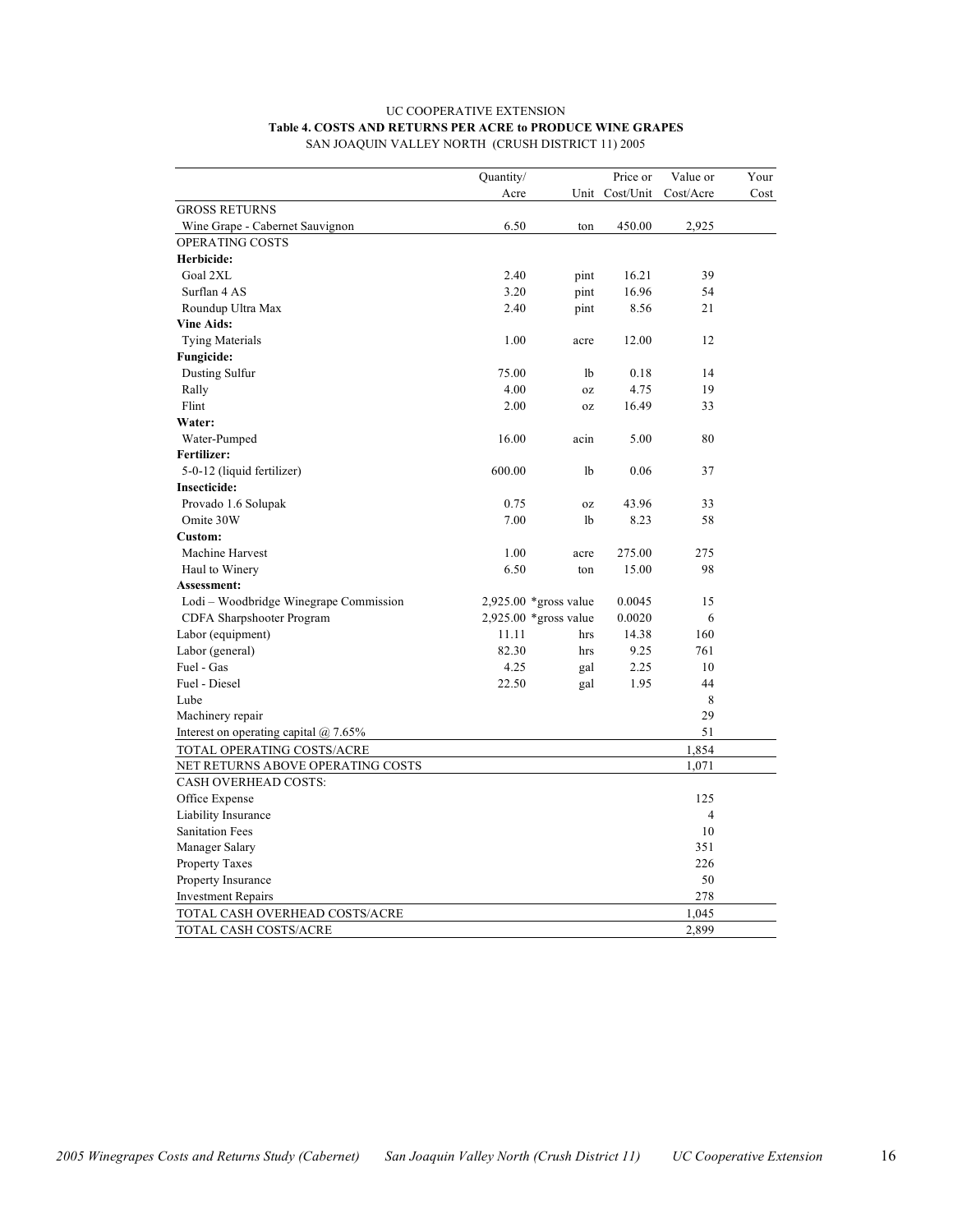#### UC COOPERATIVE EXTENSION Table 4 continued

|                                            | Ouantity/ | Price or       | Value or  | Your |
|--------------------------------------------|-----------|----------------|-----------|------|
|                                            | Acre      | Unit Cost/Unit | Cost/Acre | Cost |
| NON-CASH OVERHEAD COSTS (Capital Recovery) |           |                |           |      |
| Building 2,400 sq ft'                      |           |                | 30        |      |
| Fuel Tanks 2 - 500 gal                     |           |                |           |      |
| Tools-Shop/Field                           |           |                | 6         |      |
| Irrigation system (well, pump)             |           |                | 46        |      |
| Land                                       |           |                | 925       |      |
| Vinevard Establishment                     |           |                | 1,068     |      |
| Equipment                                  |           |                | 53        |      |
| TOTAL NON-CASH OVERHEAD COSTS/ACRE         |           |                | 2,129     |      |
| TOTAL COSTS/ACRE                           |           |                | 5,028     |      |
| NET RETURNS ABOVE TOTAL COSTS              |           |                | $-2,103$  |      |
|                                            |           |                |           |      |

\*Based on Gross Income \$450/ton x 6.50 ton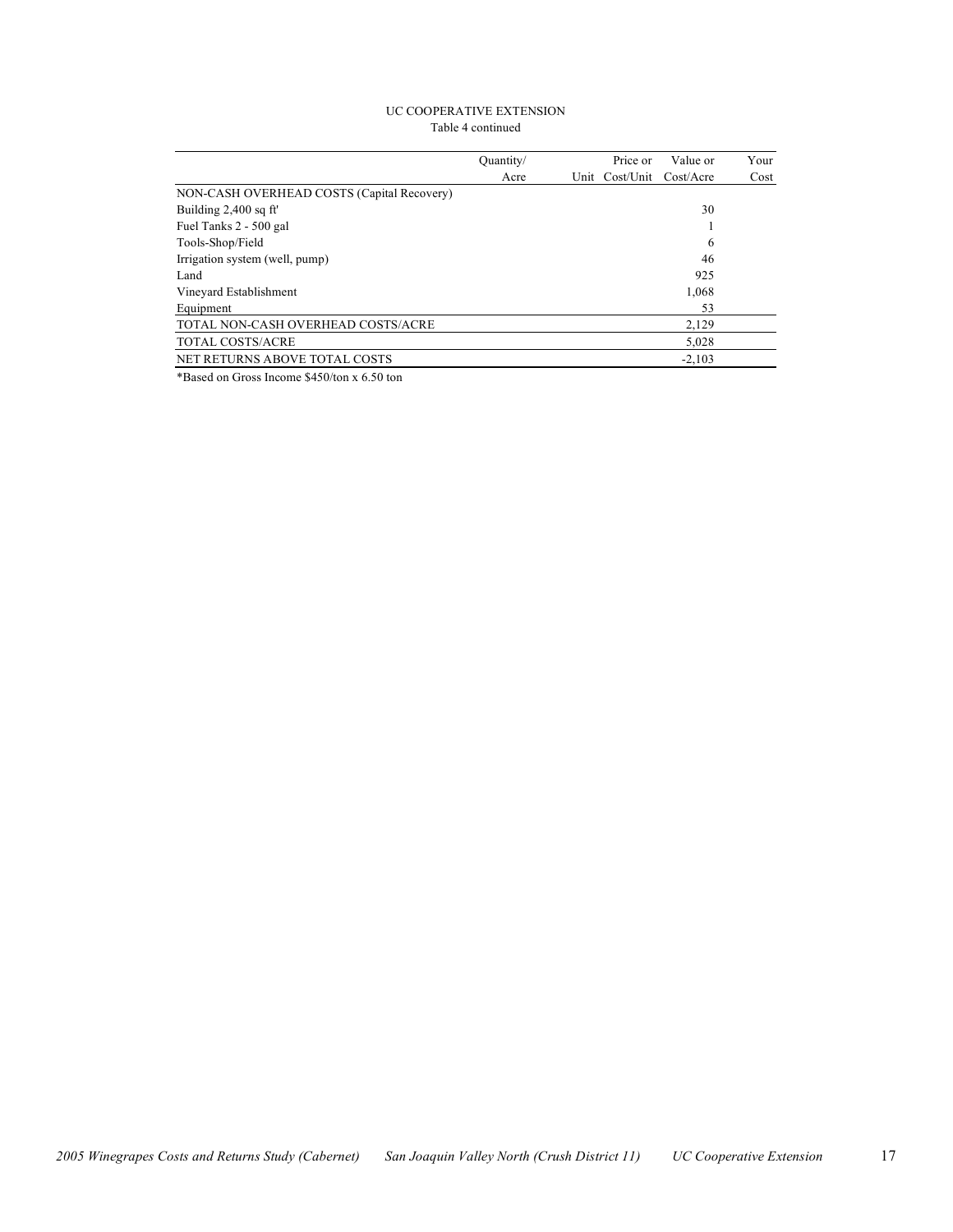#### UC COOPERATIVE EXTENSION **Table 5. MONTHLY CASH to PRODUCE WINE GRAPES** SAN JOAQUIN VALLEY NORTH (CRUSH DISTRICT 11) 2005

| Beginning JAN 05                                      | JAN              | FEB              | <b>MAR</b>       |                  | APR MAY          | <b>JUN</b>       | JUL              | <b>AUG</b>       | <b>SEP</b>     | OCT            | <b>NOV</b>       | DEC              | <b>TOTAL</b>   |
|-------------------------------------------------------|------------------|------------------|------------------|------------------|------------------|------------------|------------------|------------------|----------------|----------------|------------------|------------------|----------------|
| Ending DEC 05                                         | 05               | 05               | 05               | 05               | 05               | 05               | 05               | 05               | 05             | 05             | 05               | 05               |                |
| Cultural:                                             |                  |                  |                  |                  |                  |                  |                  |                  |                |                |                  |                  |                |
| Weed: Winter Strip Spray (Surflan, Goal, Roundup)     | 119              |                  |                  |                  |                  |                  |                  |                  |                |                |                  |                  | 119            |
| Prune: Hand                                           |                  | 278              |                  |                  |                  |                  |                  |                  |                |                |                  |                  | 278            |
| Prune: Chop/Shred Prunings                            |                  |                  | 9                |                  |                  |                  |                  |                  |                |                |                  |                  | 9              |
| Weed: Disc 4X                                         |                  |                  | 12               | 12               |                  | 12               |                  |                  |                | 12             |                  |                  | 49             |
| Prune: Winter Tie                                     |                  |                  | 93               |                  |                  |                  |                  |                  |                |                |                  |                  | 93             |
| Prune: Trunk Sucker                                   |                  |                  |                  | 51               |                  |                  |                  |                  |                |                |                  |                  | 51             |
| Disease: Mildew 5X (Sulfur Dust)                      |                  |                  |                  | 9                | 27               | 9                |                  |                  |                |                |                  |                  | 45             |
| Irrigate:                                             |                  |                  |                  | 12               | 12               | 24               | 27               | 27               | 12             | 12             |                  |                  | 126            |
| Prune: Shoot Removal/Shoot Position                   |                  |                  |                  |                  | 153              |                  |                  |                  |                |                |                  |                  | 153            |
| Fertilize: through drip 2X (5-0-12)                   |                  |                  |                  |                  | 19               |                  |                  |                  |                | 19             |                  |                  | 37             |
| Prune: Leaf Removal                                   |                  |                  |                  |                  |                  | 153              |                  |                  |                |                |                  |                  | 153            |
| Prune: Trim Vines (mechanical)                        |                  |                  |                  |                  |                  | 11               |                  |                  | 11             |                |                  |                  | $22\,$         |
| Disease: Mildew (Rally). Insect: Leafhopper (Provado) |                  |                  |                  |                  |                  | 85               |                  |                  |                |                |                  |                  | 85             |
| Weed: Summer Strip Spray (Roundup)                    |                  |                  |                  |                  |                  | 25               |                  |                  |                |                |                  |                  | 25             |
| Disease: Mildew (Flint). Insect: Mites (Omite)        |                  |                  |                  |                  |                  |                  | 123              |                  |                |                |                  |                  | 123            |
| Pickup Truck Use                                      | $\overline{2}$   | $\boldsymbol{2}$ | $\overline{2}$   | $\sqrt{2}$       | $\overline{2}$   | $\boldsymbol{2}$ | $\overline{2}$   | $\overline{c}$   | $\overline{c}$ | $\overline{2}$ | $\boldsymbol{2}$ | $\overline{c}$   | 27             |
| ATV Use                                               | $\mathbf{1}$     |                  | $\overline{1}$   | 1                | $\mathbf{1}$     | 1                |                  | $\mathbf{1}$     | $\mathbf{1}$   | -1             | 1                |                  | 16             |
| TOTAL CULTURAL COSTS                                  | 122              | 281              | 119              | 88               | 214              | 323              | 153              | 30               | 26             | 47             | $\overline{4}$   | $\overline{4}$   | 1,411          |
| Harvest:                                              |                  |                  |                  |                  |                  |                  |                  |                  |                |                |                  |                  |                |
| Machine Harvest Fruit                                 |                  |                  |                  |                  |                  |                  |                  |                  | 275            |                |                  |                  | 275            |
| Haul To Winery                                        |                  |                  |                  |                  |                  |                  |                  |                  | 98             |                |                  |                  | 98             |
| TOTAL HARVEST COSTS                                   | $\mathbf{0}$     | $\mathbf{0}$     | $\overline{0}$   | $\boldsymbol{0}$ | $\boldsymbol{0}$ | $\overline{0}$   | $\mathbf{0}$     | $\overline{0}$   | 373            | $\mathbf{0}$   | $\mathbf{0}$     | $\mathbf{0}$     | 373            |
| Assessment:                                           |                  |                  |                  |                  |                  |                  |                  |                  |                |                |                  |                  |                |
| Crop Assessments                                      |                  |                  |                  |                  |                  |                  |                  |                  | 20             |                |                  |                  | 20             |
| TOTAL ASSESSMENT COSTS                                | $\boldsymbol{0}$ | $\boldsymbol{0}$ | $\boldsymbol{0}$ | $\boldsymbol{0}$ | $\boldsymbol{0}$ | $\boldsymbol{0}$ | $\boldsymbol{0}$ | $\boldsymbol{0}$ | $20\,$         | $\mathbf{0}$   | $\boldsymbol{0}$ | $\boldsymbol{0}$ | 20             |
| Interest on operating capital $@$ 7.65%               | $\mathbf{1}$     | $\overline{3}$   | $\overline{3}$   | $\overline{4}$   | 5                | $\overline{7}$   | 8                | 8                | 11             | $\theta$       | $\theta$         | $\theta$         | 51             |
| TOTAL OPERATING COSTS/ACRE                            | 123              | 284              | 122              | 92               | 219              | 330              | 162              | 39               | 431            | 46             | $\overline{4}$   | $\overline{4}$   | 1,854          |
| <b>OVERHEAD:</b>                                      |                  |                  |                  |                  |                  |                  |                  |                  |                |                |                  |                  |                |
| Office Expense                                        | 10               | 10               | 10               | 10               | 10               | 10               | 10               | 10               | 10             | 10             | 10               | 10               | 125            |
| Liability Insurance                                   |                  |                  | $\overline{4}$   |                  |                  |                  |                  |                  |                |                |                  |                  | $\overline{4}$ |
| <b>Sanitation Fees</b>                                | -1               | -1               | $\mathbf{1}$     | $\mathbf{1}$     | 1                | $\mathbf{1}$     | -1               | -1               | $\mathbf{1}$   | -1             |                  |                  | 10             |
| Manager Salary                                        | 29               | 29               | 29               | 29               | 29               | 29               | 29               | 29               | 29             | 29             | 29               | 29               | 351            |
| Property Taxes                                        |                  |                  |                  | 113              |                  |                  |                  |                  |                |                |                  | 113              | 226            |
| Property Insurance                                    | 25               |                  |                  |                  |                  | 25               |                  |                  |                |                |                  |                  | 50             |
| <b>Investment Repairs</b>                             | 23               | 23               | 23               | 23               | 23               | 23               | 23               | 23               | 23             | 23             | 23               | 23               | 279            |
| TOTAL CASH OVERHEAD COSTS                             | 89               | 64               | 68               | 177              | 64               | 89               | 64               | 64               | 64             | 64             | 63               | 176              | 1,045          |
| TOTAL CASH COSTS/ACRE                                 | 212              | 348              | 190              | 269              | 283              | 419              | 236              | 103              | 495            | 110            | 66               | 180              | 2,899          |
|                                                       |                  |                  |                  |                  |                  |                  |                  |                  |                |                |                  |                  |                |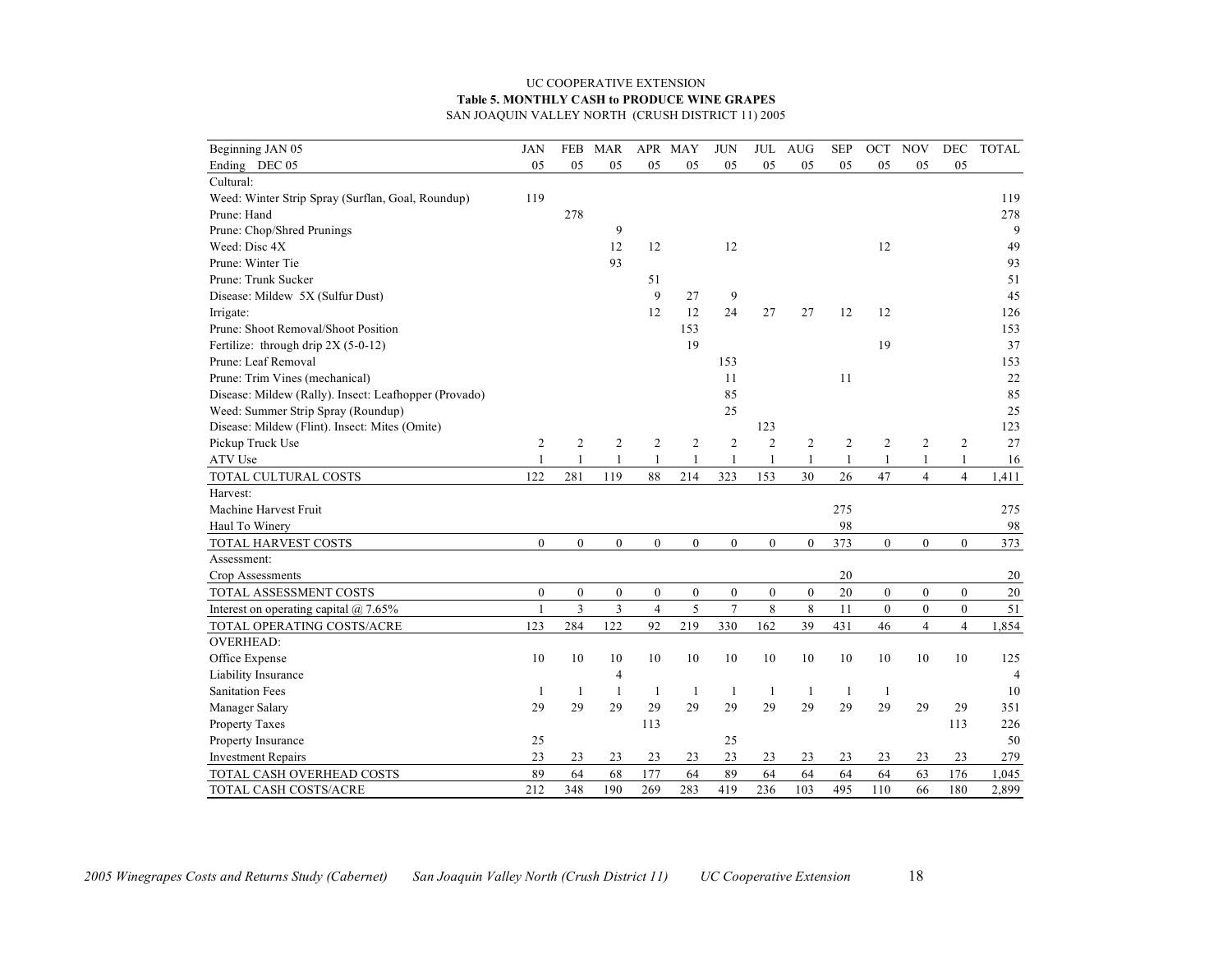#### UC COOPERATIVE EXTENSION **Table 6. RANGING ANALYSIS** SAN JOAQUIN VALLEY NORTH (CRUSH DISTRICT 11) 2005

|                                       | YIELD (ton/acre) |       |       |       |       |       |       |       |
|---------------------------------------|------------------|-------|-------|-------|-------|-------|-------|-------|
|                                       | 4.50             | 5.00  | 5.50  | 6.00  | 6.50  | 7.00  | 7.50  | 8.00  |
| <b>OPERATING COSTS:</b>               |                  |       |       |       |       |       |       |       |
| Cultural Cost                         | 1,411            | 1,411 | 1,411 | 1,411 | 1,411 | 1,411 | 1,411 | 1,411 |
| <b>Harvest Cost</b>                   | 342              | 350   | 358   | 365   | 372   | 380   | 388   | 396   |
| Assessment Cost (based on \$450/ton)* | 13               | 15    | 16    | 18    | 19    | 20    | 22    | 23    |
| Interest on operating capital         | 50               | 50    | 51    | 51    | 51    | 51    | 51    | 51    |
| <b>TOTAL OPERATING COSTS/ACRE</b>     | 1,816            | 1,826 | 1,836 | 1,845 | 1,853 | 1,862 | 1,872 | 1,881 |
| <b>Total Operating Costs/ton</b>      | 404              | 365   | 334   | 307   | 285   | 266   | 250   | 235   |
| CASH OVERHEAD COSTS/ACRE              | 1,045            | 1,045 | 1,045 | 1,045 | 1,045 | 1,045 | 1,045 | 1,046 |
| <b>TOTAL CASH COSTS/ACRE</b>          | 2,861            | 2,871 | 2,881 | 2,890 | 2.898 | 2,907 | 2,917 | 2,927 |
| <b>Total Cash Costs/ton</b>           | 636              | 574   | 524   | 482   | 446   | 415   | 389   | 366   |
| NON-CASH OVERHEAD COSTS/ACRE          | 2,129            | 2,129 | 2,129 | 2,129 | 2,129 | 2,129 | 2,129 | 2,130 |
| <b>TOTAL COSTS/ACRE</b>               | 4,990            | 5,000 | 5,010 | 5,019 | 5,027 | 5,036 | 5,046 | 5,057 |
| <b>Total Costs/ton</b>                | 1.109            | 1.000 | 911   | 836   | 773   | 719   | 673   | 632   |

#### COSTS PER ACRE AT VARYING YIELD TO PRODUCE WINE GRAPES

\*see assumptions for additional information

#### NET RETURNS PER ACRE ABOVE OPERATING COSTS

| <b>PRICE</b>                  |        |       |       | YIELD (ton/acre) |       |       |       |       |
|-------------------------------|--------|-------|-------|------------------|-------|-------|-------|-------|
| $\frac{\text{S}}{\text{ton}}$ | 4.50   | 5.00  | 5.50  | 6.00             | 6.50  | 7.00  | 7.50  | 8.00  |
| 350                           | $-241$ | $-76$ | 89    | 255              | 422   | 588   | 753   | 919   |
| 400                           | $-16$  | 174   | 364   | 555              | 747   | 938   | 1,128 | 1,319 |
| 450                           | 209    | 424   | 639   | 855              | 1,072 | 1,288 | 1,503 | 1,719 |
| 500                           | 434    | 674   | 914   | 1,155            | 1,397 | 1,638 | 1,878 | 2,119 |
| 550                           | 659    | 924   | 1,189 | 1,455            | 1,722 | 1,988 | 2,253 | 2.519 |
| 600                           | 884    | 1,174 | 1,464 | 1,755            | 2,047 | 2,338 | 2,628 | 2,919 |
| 650                           | 1,109  | 1,424 | 1,739 | 2,055            | 2,372 | 2,688 | 3,003 | 3,319 |
| 700                           | 1,334  | 1,674 | 2,014 | 2,355            | 2,697 | 3,038 | 3,378 | 3,719 |

#### NET RETURNS PER ACRE ABOVE CASH COSTS

| <b>PRICE</b>         | YIELD (ton/acre) |          |        |        |        |        |        |        |  |  |
|----------------------|------------------|----------|--------|--------|--------|--------|--------|--------|--|--|
| $\frac{\sqrt{2}}{2}$ | 4.50             | 5.00     | 5.50   | 6.00   | 6.50   | 7.00   | 7.50   | 8.00   |  |  |
| 350                  | $-1,286$         | $-1,121$ | -956   | $-790$ | $-623$ | $-457$ | $-292$ | $-127$ |  |  |
| 400                  | $-1,061$         | $-871$   | $-681$ | $-490$ | $-298$ | $-107$ | 83     | 273    |  |  |
| 450                  | $-836$           | $-621$   | $-406$ | $-190$ | 27     | 243    | 458    | 673    |  |  |
| 500                  | $-611$           | $-371$   | $-131$ | 110    | 352    | 593    | 833    | 1,073  |  |  |
| 550                  | $-386$           | $-121$   | 144    | 410    | 677    | 943    | 1.208  | 1,473  |  |  |
| 600                  | $-161$           | 129      | 419    | 710    | 1,002  | 1,293  | 1,583  | 1,873  |  |  |
| 650                  | 64               | 379      | 694    | 1,010  | 1,327  | 1,643  | 1,958  | 2,273  |  |  |
| 700                  | 289              | 629      | 969    | 1,310  | 1,652  | 1,993  | 2,333  | 2,673  |  |  |

#### NET RETURNS PER ACRE ABOVE TOTAL COSTS

| <b>PRICE</b>                  |          |          |          | YIELD (ton/acre) |          |          |          |          |
|-------------------------------|----------|----------|----------|------------------|----------|----------|----------|----------|
| $\frac{\text{S}}{\text{ton}}$ | 4.50     | 5.00     | 5.50     | 6.00             | 6.50     | 7.00     | 7.50     | 8.00     |
| 350                           | $-3,415$ | $-3,250$ | $-3,085$ | $-2.919$         | $-2,752$ | $-2,586$ | $-2,421$ | $-2,257$ |
| 400                           | $-3,190$ | $-3,000$ | $-2,810$ | $-2,619$         | $-2,427$ | $-2,236$ | $-2.046$ | $-1,857$ |
| 450                           | $-2,965$ | $-2,750$ | $-2,535$ | $-2,319$         | $-2,102$ | $-1,886$ | $-1,671$ | $-1,457$ |
| 500                           | $-2.740$ | $-2,500$ | $-2,260$ | $-2,019$         | $-1,777$ | $-1,536$ | $-1,296$ | $-1,057$ |
| 550                           | $-2,515$ | $-2,250$ | $-1,985$ | $-1,719$         | $-1,452$ | $-1,186$ | $-921$   | $-657$   |
| 600                           | $-2,290$ | $-2,000$ | $-1,710$ | $-1,419$         | $-1,127$ | $-836$   | $-546$   | $-257$   |
| 650                           | $-2,065$ | $-1,750$ | $-1,435$ | $-1,119$         | $-802$   | $-486$   | $-171$   | 143      |
| 700                           | $-1.840$ | $-1.500$ | $-1.160$ | $-819$           | $-477$   | $-136$   | 204      | 543      |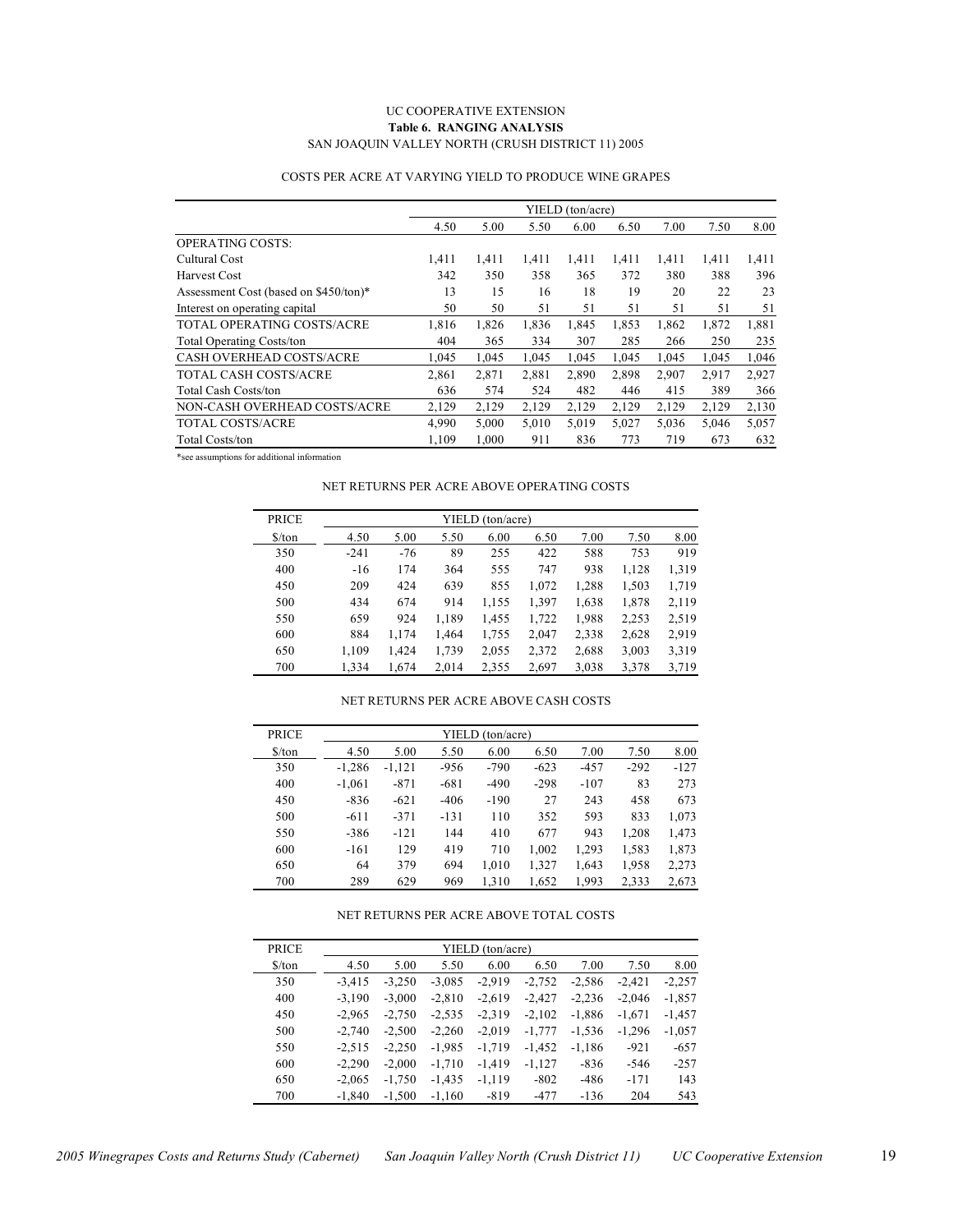#### UC COOPERATIVE EXTENSION **Table 7. WHOLE FARM ANNUAL EQUIPMENT, INVESTMENT,** SAN JOAQUIN VALLEY NORTH (CRUSH DISTRICT 11) 2005

|                             |         |      |         |          | Cash Overhead |       |        |
|-----------------------------|---------|------|---------|----------|---------------|-------|--------|
|                             |         | Yrs  | Salvage | Capital  | Insur-        |       |        |
| <b>Yr</b> Description       | Price   | Life | Value   | Recovery | ance          | Taxes | Total  |
| 05 30 HP 4WD Tractor        | 19,305  | 15   | 3,758   | 1,828    | 80            | 115   | 2,023  |
| 05 70 HP 4WD Tractor        | 45,000  | 12   | 11,251  | 4,704    | 194           | 281   | 5,179  |
| 05 ATV 4WD                  | 6,700   | 5    | 3,003   | 1,058    | 33            | 49    | 1,140  |
| 05 Disc - Tandem 7'         | 8,500   | 8    | 1,919   | 1,176    | 36            | 52    | 1,264  |
| 05 Duster - 3 Pt            | 5,000   | 5    | 1,629   | 898      | 23            | 33    | 954    |
| 05 Mower - Flail 7'         | 9.600   | 20   | 500     | 824      | 35            | 51    | 909    |
| 05 Vineyard Sprayer 400 gal | 20,000  | 5    | 6,515   | 3,594    | 91            | 133   | 3,818  |
| 05 Pickup Truck 1/2 T       | 26,000  | 7    | 9,863   | 3,485    | 124           | 179   | 3,788  |
| 05 Vine Trimmer             | 8,500   | 15   | 228     | 866      | 30            | 44    | 940    |
| 05 Weed Sprayer 200 gal     | 4,000   | 5    | 1,303   | 719      | 18            | 27    | 764    |
| <b>TOTAL</b>                | 152,605 |      | 39.969  | 19,151   | 664           | 963   | 20,778 |
| $60\%$ of New Cost $*$      | 91,563  |      | 23,981  | 11,490   | 399           | 578   | 12,467 |

#### ANNUAL EQUIPMENT COSTS

#### ANNUAL INVESTMENT COSTS

|                                          |           |      |           |          | Cash Overhead |        |         |         |
|------------------------------------------|-----------|------|-----------|----------|---------------|--------|---------|---------|
|                                          |           | Yrs  | Salvage   | Capital  | Insur-        |        |         |         |
| Description                              | Price     | Life | Value     | Recovery | ance          | Taxes  | Repairs | Total   |
| Building 2,400 sqft                      | 80.000    | 30   |           | 5,818    | 276           | 400    | 1.600   | 8,094   |
| Fuel Tanks 2-500 gallon                  | 3,500     | 25   | 1.295     | 250      | 17            | 24     | 70      | 361     |
| Irrigation System (well, pump. 60 acres) | 35,000    | 25   |           | 2.741    | 121           | 175    | 700     | 3,736   |
| Land $(200 \text{ acres})$               | 3,000,000 | 25   | 3.000.000 | 180,300  | $\mathbf{0}$  | 30,000 | 0       | 210,300 |
| Tools-Shop/Field                         | 12,000    | 15   | 1,133     | 1,188    | 45            | 66     | 240     | 1,539   |
| Vinevard Establishment                   | 771,120   | 22   |           | 64,094   | 2,660         | 3,856  | 15,422  | 86,032  |
| <b>TOTAL INVESTMENT</b>                  | 3,901,620 |      | 3,002,428 | 254,391  | 3,119         | 34.520 | 18,032  | 310,062 |

#### ANNUAL BUSINESS OVERHEAD COSTS

|                                        | Units/ |      | Price/ | Total  |
|----------------------------------------|--------|------|--------|--------|
| Description                            | Farm   | Unit | Unit   | Cost   |
| Liability Insurance                    | 200    | acre | 3.67   | 734    |
| Manager Salary (includes P/R overhead) | 195    | acre | 351.28 | 68,500 |
| Office Expense                         | 195    | acre | 125.00 | 24,375 |
| <b>Sanitation Fees</b>                 | 195    | acre | 10.33  | 2.014  |